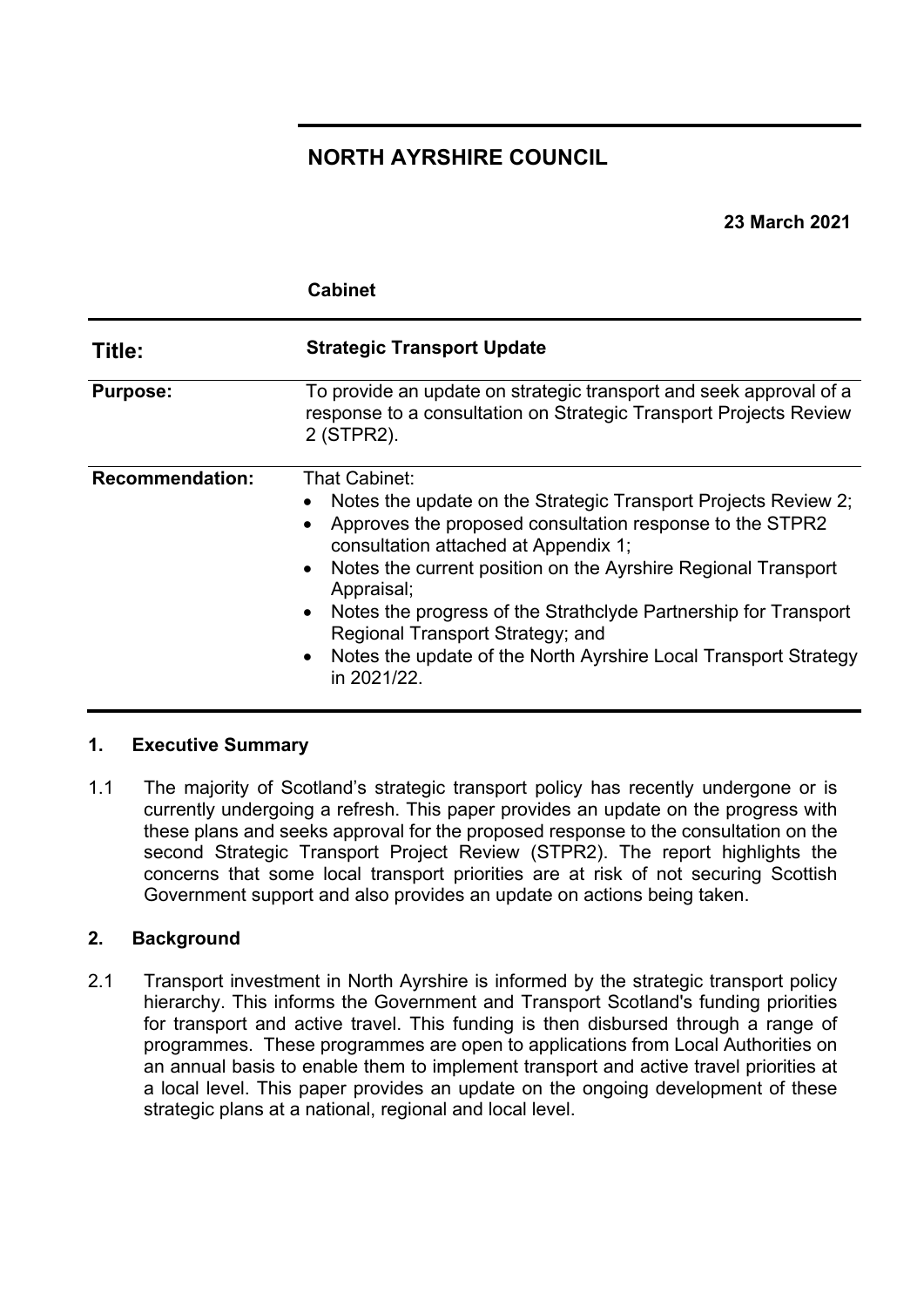### **National Transport Strategy**

- 2.1.1 The National Transport Strategy (NTS) sets out the vision for the transport system over the next 20 years. Its vision of a sustainable inclusive, safe and accessible transport system, helping deliver a healthier, fairer and more prosperous Scotland for communities, businesses and visitors is underpinned by four priorities: Reduces inequalities; Tackles climate action; Helps deliver inclusive economic growth; and Improves our health and wellbeing.
- 2.1.2 In December 2020 the NTS Delivery Plan for 2020-2022 was published with annual delivery plans to follow thereafter. The current Delivery Plan focusses on strategic policies, rather than investment and interventions, which will be set out within the second Strategic Transport Projects Review (STPR2).

## 2.2 **Strategic Transport Projects Review 2**

- 2.2.1 STPR2 will inform transport investment for the next 20 years across Scotland. It will help to deliver the vision, priorities and outcomes for transport set out in the NTS. It is informed by an evidence-based review of the performance of Scotland's strategic transport network across all transport modes to identify interventions required to support the delivery of Scotland's Economic Strategy.
- 2.2.2 A two phased approach is planned in light of the pandemic restrictions. Phase One reported in winter 2020/21 on options that align with the NTS, can be delivered or substantially progressed in the next 2 to 3 years and will support recovery following the COVID-19 pandemic. Phase 2 will report in Autumn 2021 and will outline recommendations for investment over the longer term 20-year STPR2 horizon.
- 2.2.3 A public consultation exercise is currently underway on Phase 1 with a deadline of 31 March 2021. A copy of the proposed consultation response is attached for consideration to this report (Appendix 1). STPR2's development has been informed by a review of existing plans and strategies, stakeholder engagement and an option sifting exercise. Officers have actively contributed to this process through the Ayrshire Regional Transport Working Group (RTWG). Further details on STPR2 including those transport priorities that are currently in scope for further assessment are set out at Appendix 2 for information.
- 2.2.4 Several of the Council's strategic transport priorities are currently sifted out of the STPR2 process. Officers continue to liaise with Transport Scotland for these to be reconsidered for inclusion. The RTWG have raised the matter directly with Transport Scotland requesting further clarity on the process and outputs. A meeting has been organised with the Transport Minister to raise these concerns in detail. The priorities currently sifted out include the upgrade of the:
	- B714 as part of the A737 Northern Corridor Improvements to provide more direct access to A78, Ardrossan Ferry Terminal and Hunterston;
	- A841 to link the two ferry services and improve road conditions for bus travel on Arran; and
	- A70 and/or A71 to provide improved access to the M74, M6 and major motorway networks.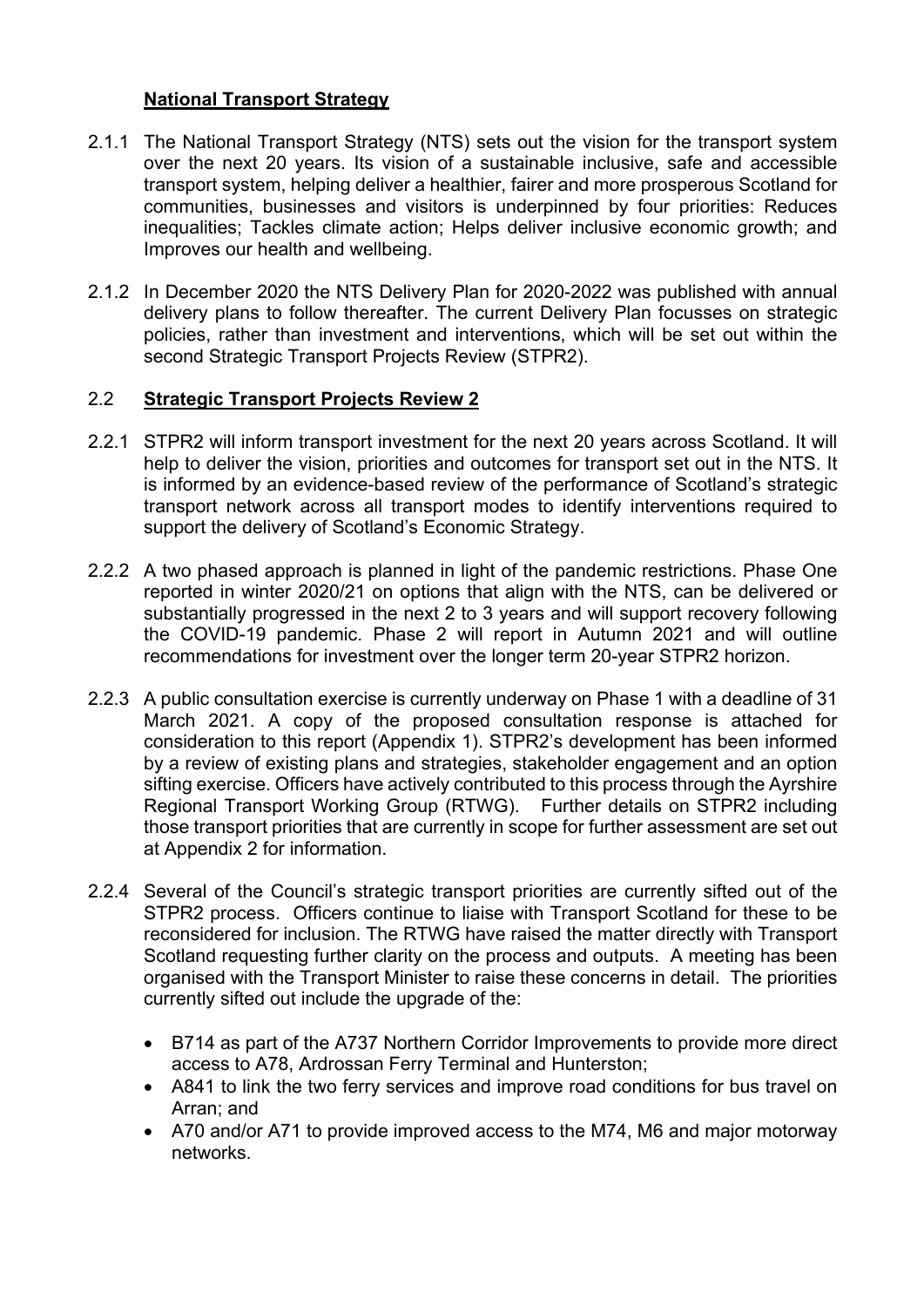# 2.3 **Regional Transport Appraisal**

2.3.1 A commitment was made through the Ayrshire Growth Deal (AGD) Heads of Terms to undertake a Regional Transport Appraisal, its purpose being to identify the infrastructure required to underpin AGD projects. There is a lack of clarity and growing concern on the approach to Regional Transport Appraisal with Transport Scotland appearing to have changed their stance on its development. The appraisal process helps support the development of the business case and the necessary evidence required to compete for investment funds. The AGD partners have jointly requested further clarity from both Transport Scotland and the Cabinet Secretary for Transport, Infrastructure and Connectivity on whether they intend to honour their earlier commitment to the appraisal. This will be discussed in the planned meeting with the Transport Minister.

# 2.4 **Regional Transport Strategy**

- 2.4.1 The Regional Transport Strategy (RTS) directs Strathclyde Partnership for Transport (SPT) and their Capital Investment Programme for the next 15-20 years. The existing RTS was published in 2008 and a three-year delivery plan was developed for 2018/19 – 2020/21. The preparation of the new RTS has been delayed by COVID-19.
- 2.4.2 SPT are finalising their Case for Change report which will include: the identification of problems and opportunities; set out their strategic framework of vision, outcomes, targets, themes and objectives; and option generation. Officers continue to support SPT with the development of the RTS and advocate for the inclusion of North Ayrshire transport priorities. Public consultation is expected in April/May 2021 with the detailed strategy to follow later in 2021.

# 2.5 **Local Transport Strategy**

2.5.1 The Local Transport Strategy (LTS) sets out the local vision, objectives and proposals for transportation in North Ayrshire. The current North Ayrshire LTS was published in 2015 and was due for review in 2020. This work was delayed due to COVID-19 and the subsequent delay in national and regional transport policy development, which the LTS should reflect. The approach to developing the new LTS is being finalised and will incorporate the active travel strategy. It is anticipated that the new LTS will be delivered within 2021/22 following the publication of the RTS and will align with the forthcoming Islands Plan.

## **3. Proposals**

- 3.1 It is proposed that Cabinet:
	- Notes the update on the Strategic Transport Projects Review 2;
	- Approves the proposed consultation response to the STPR2 consultation attached at Appendix 1;
	- Notes the current position on the Ayrshire Regional Transport Appraisal;
	- Notes the progress of the Strathclyde Partnership for Transport Regional Transport Strategy; and
	- Notes the update of the North Ayrshire Local Transport Strategy in 2021/22.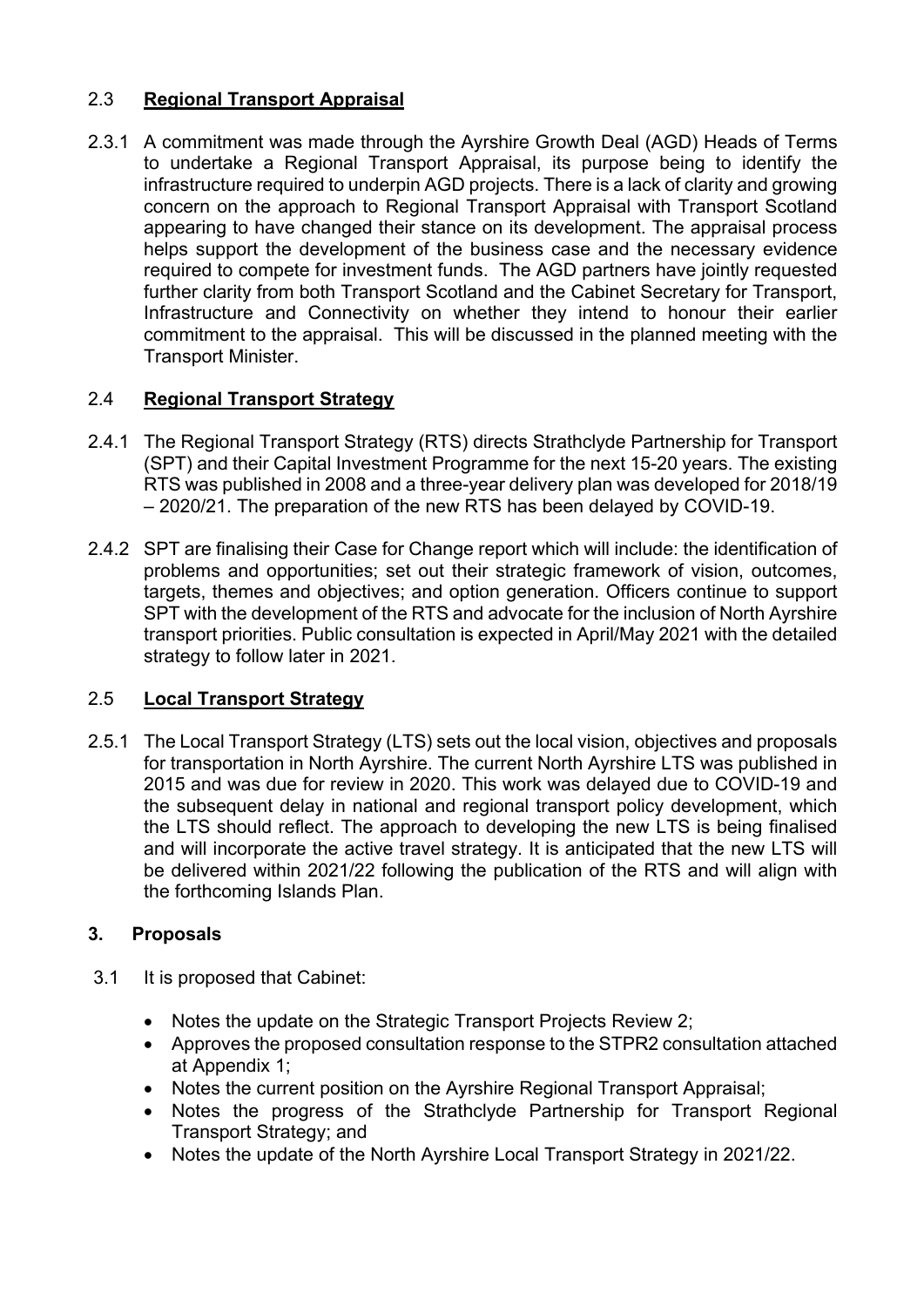# **4. Implications/Socio-economic Duty**

# **Financial**

4.1 These strategies will inform strategic transport funding priorities and programmes for the next 20 years. If the projects identified as North Ayrshire transport priorities are not included within STPR2 then further consideration will be dependent on available funding to secure any investment. If Transport Scotland do not commit to developing a Regional Transport Appraisal this will create a need to consider and identify any alternative funding available to the three Ayrshire Authorities to ensure that the maximum benefits from the Ayrshire Growth Deal projects are achieved.

#### **Human Resources**

4.2 None.

## **Legal**

4.3 None.

#### **Equality/Socio-economic**

4.4 The transport priorities being promoted aim to provide a fit for purpose and inclusive transport network for North Ayrshire to reduce socio-economic disadvantage and transport poverty.

#### **Environmental and Sustainability**

4.5 The transport priorities being promoted aim to support sustainable and active travel and reduce the impact of transport on our communities. These aim to reduce the volume of traffic travelling through our towns and to facilitate public transport to support a shift towards more sustainable travel behaviour.

#### **Key Priorities**

4.6 The implementation of our transport priorities will contribute to achieving the Council Plan outcomes. They will contribute to the ambitions for: an inclusive, growing and enterprising economy; North Ayrshire to be well-connected with effective infrastructure; and for a sustainable, vibrant, welcoming and attractive environment.

#### **Community Wealth Building**

4.7 The Inclusive Growth Diagnostic identified transport as a barrier to inclusive growth at a local level. The provision of a connected transport network including high-quality opportunities for active travel and public transport for everyday journeys is vital to local communities and delivering inclusive growth and Community Wealth Building.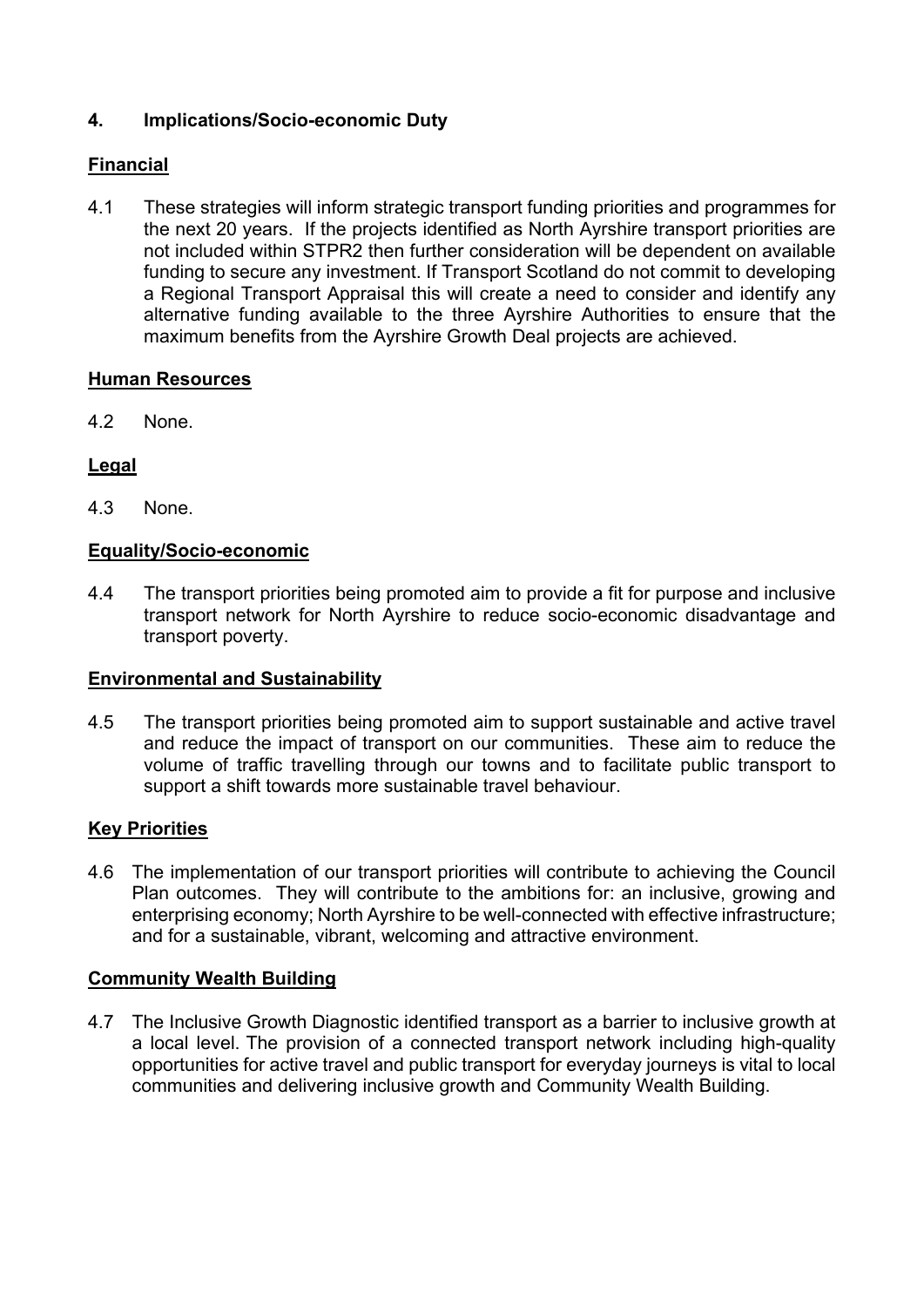### **5. Consultation**

- 5.1 The development of STPR2 by Transport Scotland has been informed by stakeholder engagement involving Officers, Elected Members and communities. Officers continue to liaise closely with Transport Scotland through the Regional Transport Working Group to ensure that North Ayrshire priorities are adequately represented.
- 5.2 Consultation on the forthcoming Regional Transport Strategy is anticipated in April/ May 2021. The new Local Transport Strategy will be informed by extensive stakeholder engagement with Elected Members and public consultation exercises will be an integral part of the process.

Russell McCutcheon Executive Director (Place)

For further information please contact **Claire Fitzsimmons, Active Travel and Transport Manager,** on **MS Teams**.

#### **Background Papers**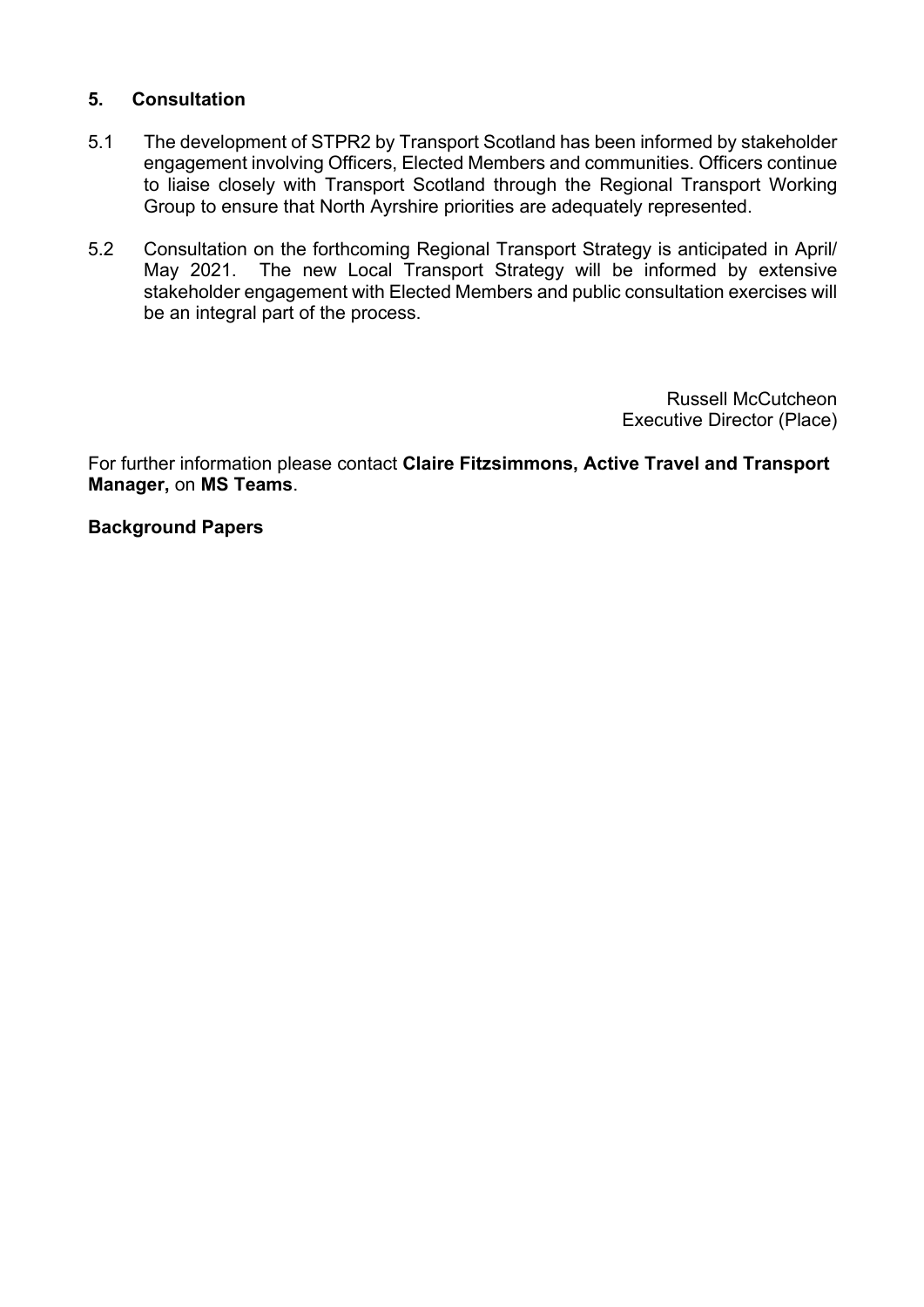

# **STPR2 Comments Forms**

# **Privacy Statement:**

 $\mathbb{L}$  $\cdot$  $\mathsf{L}$ Privacy and Your Personal Information<br>'

This activity is being carried out by the STPR2 Consultant Team (Jacobs and AECOM) on behalf of Transport Scotland. The activity is being carried out under the Market Research Society (MRS) Code of Conduct and in line with the General Data Protection Regulation (GDPR) guidelines and your data will be aggregated so you will not be identified in the reporting of the feedback findings. We will combine the information you provide with that of other respondents to understand views on the transport related problems and opportunities across different regions and the country as a whole as well as the transport planning objectives. The information gathered will be used to inform the work of STPR2 and data may also be shared with Regional Transport Partnerships and local authorities to assist with regional and local work in their area.

To find out why Transport Scotland collect personal information and how it is used, please see Transport Scotland's [privacy policy](http://www.transport.gov.scot/privacy-policy/) and AECOM's [privacy policy](http://www.aecom.com/privacy-policy/) data processors. Aggregated data will be shared with Jacobs. Any personal information you provide will be securely stored by AECOM to build an understanding of key issues for consideration in STPR2. Once the project is complete this data will then be deleted.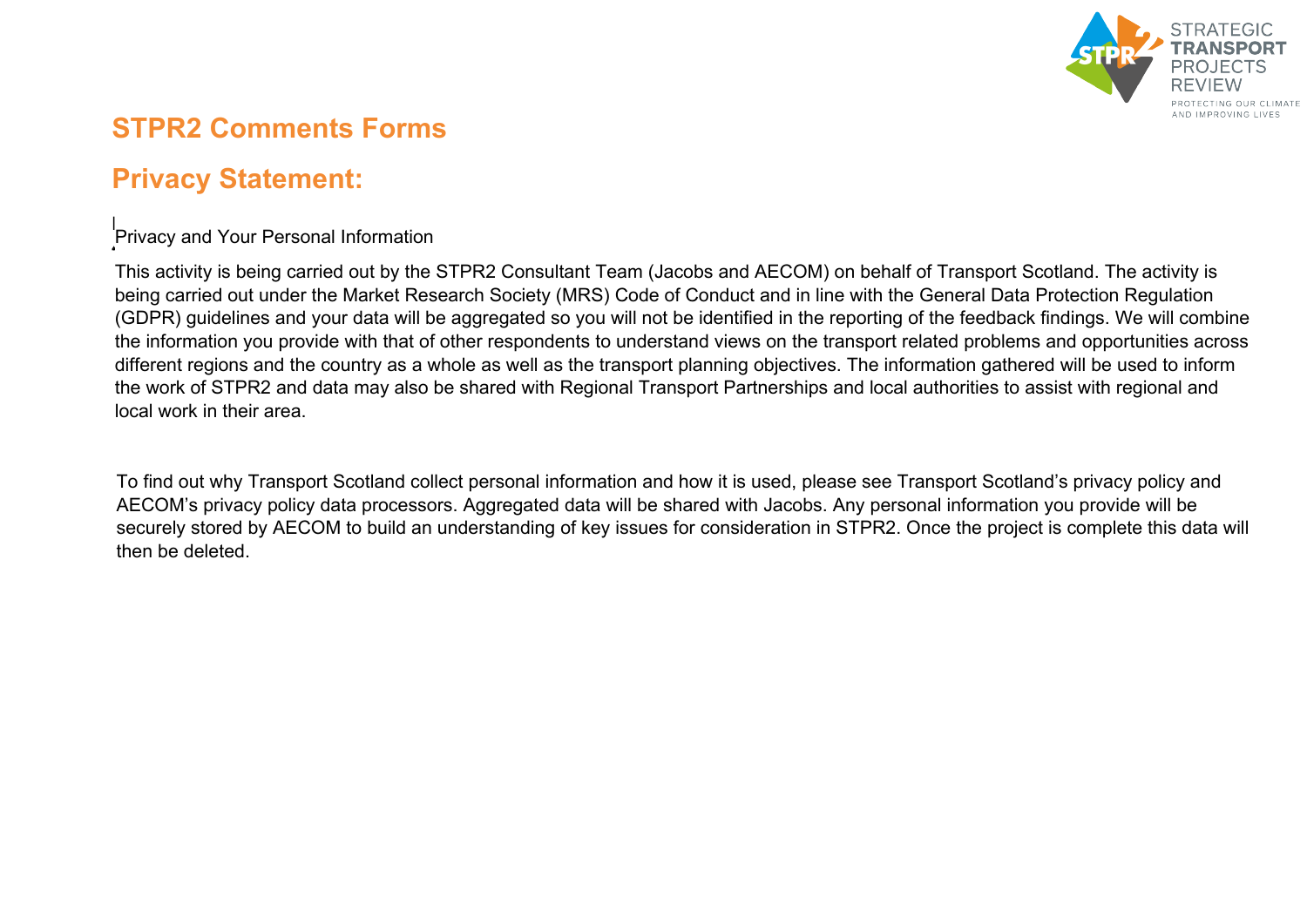

#### **STPR2: Update and Phase 1 Recommendations report:**

This comments form seeks to understand your views on the **eight Phase 1 themes and associated Phase 1 interventions** within the **STPR2: Update and Phase 1 Recommendations report**. We recommend that you review the material within the report prior to you providing comments. The form should take about 10 minutes to complete and all responses are anonymous.

The closing date for comments is midnight on 31 March 2021.

|                |                                 | <b>Demographic Questions</b>                                             |
|----------------|---------------------------------|--------------------------------------------------------------------------|
| 1              |                                 | Are you responding as an individual or an organisation?                  |
|                |                                 | Organisation<br>п                                                        |
| 2              |                                 | If responding as an organisation, what is the name of your organisation? |
|                |                                 | <b>North Ayrshire Council</b><br>п                                       |
| 3              |                                 | Please indicate which category best describes your organisation?         |
|                |                                 | <b>Local Authority</b><br>п                                              |
| $\overline{4}$ | Only for those<br>responding as | Which of these age groups are you in?                                    |
|                | an individual                   | Not applicable<br>п                                                      |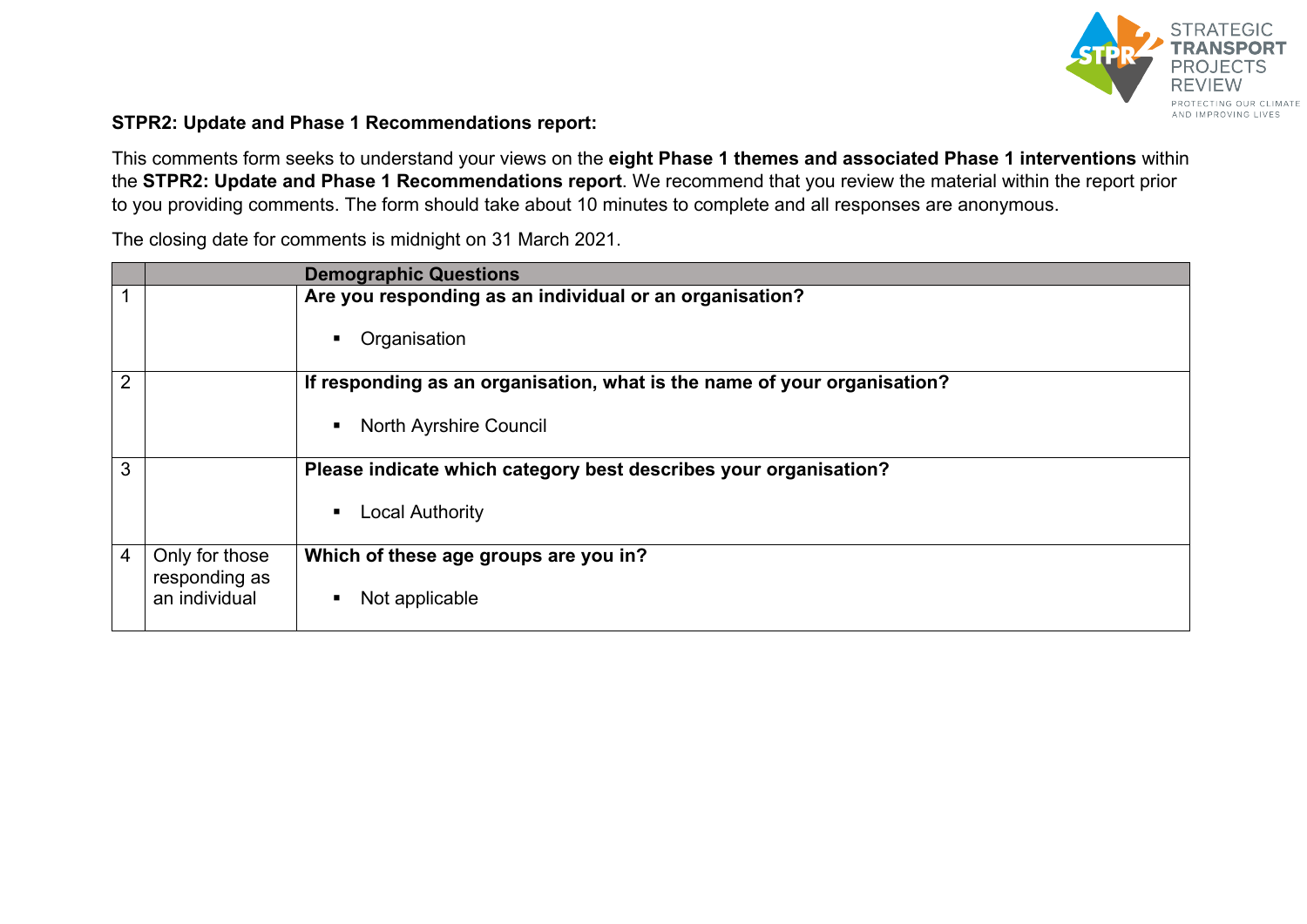

|    | <b>Comments Form STPR2: Update and Phase 1 Recommendations report</b>                                                                                                                                                                                                                                                                                                                                                                                                                                                                                                                                                                                                                                                                                                                                                                                                                                                                                                                                                                                                                                                                                                                                                                                                                                             |  |
|----|-------------------------------------------------------------------------------------------------------------------------------------------------------------------------------------------------------------------------------------------------------------------------------------------------------------------------------------------------------------------------------------------------------------------------------------------------------------------------------------------------------------------------------------------------------------------------------------------------------------------------------------------------------------------------------------------------------------------------------------------------------------------------------------------------------------------------------------------------------------------------------------------------------------------------------------------------------------------------------------------------------------------------------------------------------------------------------------------------------------------------------------------------------------------------------------------------------------------------------------------------------------------------------------------------------------------|--|
| 5  | Do you feel the eight themes within the STPR2 Phase 1 capture what needs to be done in the short term, in<br>relation to the transport investment priorities?<br>• Agree                                                                                                                                                                                                                                                                                                                                                                                                                                                                                                                                                                                                                                                                                                                                                                                                                                                                                                                                                                                                                                                                                                                                          |  |
| 6  | Do you feel the themes appropriately address challenges and opportunities described within the report?<br>$\blacksquare$ Yes                                                                                                                                                                                                                                                                                                                                                                                                                                                                                                                                                                                                                                                                                                                                                                                                                                                                                                                                                                                                                                                                                                                                                                                      |  |
| 6b | Please use the space below to provide any further comments on the challenges and opportunities<br>described within the report:<br>The challenges in providing a suitable transport system that meets the needs of the population are well<br>documented. These were explored through the development of National Transport Strategy 2 and are summarised<br>as: reducing inequalities, tackling climate action, delivering inclusive growth and improving health and well-being.<br>The themes proposed for Phase 1 of STPR2 are clearly aligned with these challenges and, as initial actions, they<br>cover the main areas of concern for North Ayrshire, most notably in regard to improving accessibility in<br>rural/peripheral areas and for vulnerable groups; enhancing public transport provision; and enhancing the safety<br>and resilience of the strategic transport network.<br>The Ayrshire Inclusive Growth Diagnostic identified transport as a barrier to inclusive growth and in particular as a<br>limiting factor to and preventing people from accessing employment and training opportunities. Several contributing<br>factors were identified including the: frequency of transport; connections between transport modes; cost; and shift<br>patterns exacerbating transport constraints. |  |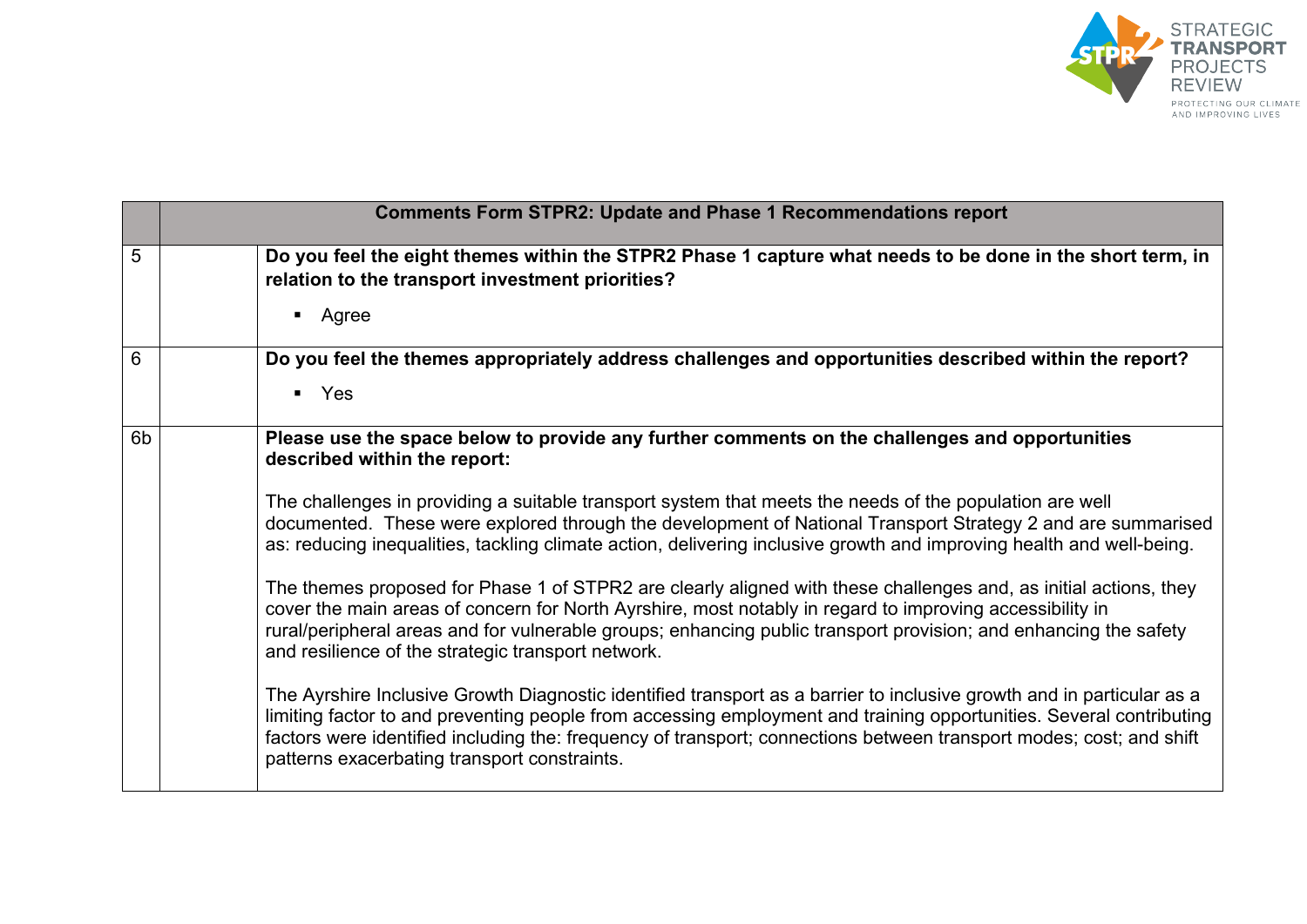

|                | In North Ayrshire, we are keen to see more done nationally in terms of the role of transport in helping to support<br>local economies and encouraging inclusive economic growth. We appreciate that this will mainly happen via Phase<br>2 options but given the substantial delivery timescales for Phase 2, more focus on economic development would<br>be welcomed in Phase 1.                                                                                                                  |
|----------------|----------------------------------------------------------------------------------------------------------------------------------------------------------------------------------------------------------------------------------------------------------------------------------------------------------------------------------------------------------------------------------------------------------------------------------------------------------------------------------------------------|
| $\overline{7}$ | Do you feel that the Phase 1 interventions associated with the eight themes support the priorities and<br>outcomes of the National Transport Strategy?                                                                                                                                                                                                                                                                                                                                             |
|                | Agree<br>$\blacksquare$                                                                                                                                                                                                                                                                                                                                                                                                                                                                            |
| 8              | Please use the space below to provide any further comments that you wish to make on the eight themes.                                                                                                                                                                                                                                                                                                                                                                                              |
|                | Intervention 1 – Development and delivery of Active Freeways: This may have a negative implication for those<br>authorities seeking to increase the number of active travel journeys as it implies the demand must be there first.<br>The desire to improve active travel infrastructure was a high priority of the respondents to the public survey<br>undertaken for STPR2. It is however important to remember that in some areas the infrastructure is needed first to<br>generate the demand. |
|                | Intervention 2 – Expansion of 20mph zones: the development of a national strategy to guide the implementation of<br>20mph zones and limits, and the proposal for implementation best practice is welcomed. No allowance however<br>has been made for the increase in demand from the public to enforce these restrictions - both on Police and local<br>authority resources.                                                                                                                       |
| 9              | How well do the Phase 1 interventions respond to the uncertainty in travel demand and behaviour that we<br>face in the short term due to COVID-19?                                                                                                                                                                                                                                                                                                                                                 |
|                | Well<br>$\blacksquare$                                                                                                                                                                                                                                                                                                                                                                                                                                                                             |
| 10             | How well do the Phase 1 interventions support Scotland's recovery from the COVID-19 pandemic in the<br>short-term?                                                                                                                                                                                                                                                                                                                                                                                 |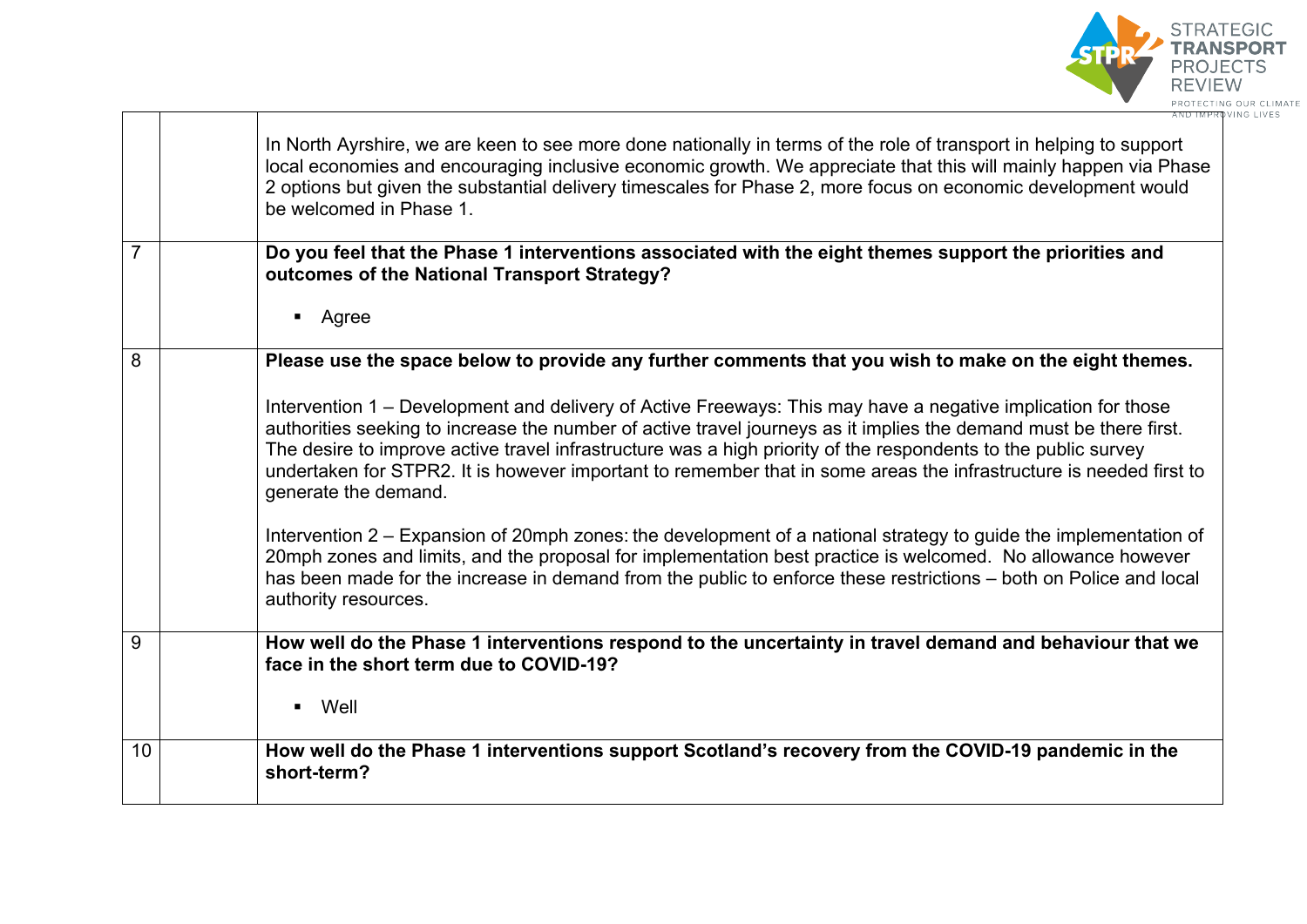

|    | $\blacksquare$ Well                                        | AND IMPRI                                                                                                                                                                                                                                                                                                                                                                                                                                                                                                                                                                                                                                                                                                                                                                                                                                                                           |
|----|------------------------------------------------------------|-------------------------------------------------------------------------------------------------------------------------------------------------------------------------------------------------------------------------------------------------------------------------------------------------------------------------------------------------------------------------------------------------------------------------------------------------------------------------------------------------------------------------------------------------------------------------------------------------------------------------------------------------------------------------------------------------------------------------------------------------------------------------------------------------------------------------------------------------------------------------------------|
| 11 | support:                                                   | Please use the space below to highlight the Phase 1 themes and interventions, that you particularly                                                                                                                                                                                                                                                                                                                                                                                                                                                                                                                                                                                                                                                                                                                                                                                 |
|    | to the ferry terminals is welcomed.                        | Intervention 11 – Supporting integrated journeys at ferry terminals: This is welcomed for both Arran and Cumbrae<br>ferries. Our island economies have been disproportionately affected by the COVID-19 lockdowns and travel<br>restrictions. These economies are heavily reliant on tourism and therefore measures that improve their economic<br>resilience and accessibility are welcomed. Our islands have also been substantially impacted by the<br>implementation of the Road Equivalent Tariff. Whilst we welcome increased visitors, the impact of their travel,<br>particularly increased road traffic, needs to be considered so supporting integrated and more sustainable journeys                                                                                                                                                                                     |
| 12 |                                                            | Please use the space below to highlight where you disagree with any the Phase 1 themes or interventions.<br>On the whole North Ayrshire is content with the Phase 1 themes and interventions, although as noted above, we<br>would welcome greater emphasis on facilitating economic growth within the themes given the timescales that will<br>be involved with the delivery of Phase 2.                                                                                                                                                                                                                                                                                                                                                                                                                                                                                           |
| 13 | <b>Phase 1 Recommendations report.</b><br>where feasible." | Please use the space below to provide any other comments you wish to make on the STPR2: Update and<br>Our remaining comments relate to the Ayrshire and Arran Case for Change and the Phase 2 options being taken<br>forward for further appraisal. These concerns are noted in the following section of the consultation response.<br>Specifically, in relation to Appendix A: Groupings being taken Forward to Appraisal – Grouping Name "Footway<br>Enhancements on Strategic Routes" we would propose this is reworded to:<br>"Options to upgrade existing footways on trunk roads and principle routes in our towns and cities, such as width,<br>surfacing, drainage and drop kerbs at crossings. In addition, safety measures, such as safe crossing facilities on<br>major desire lines; improved lighting provision; and adequate security, such as sightline improvement, |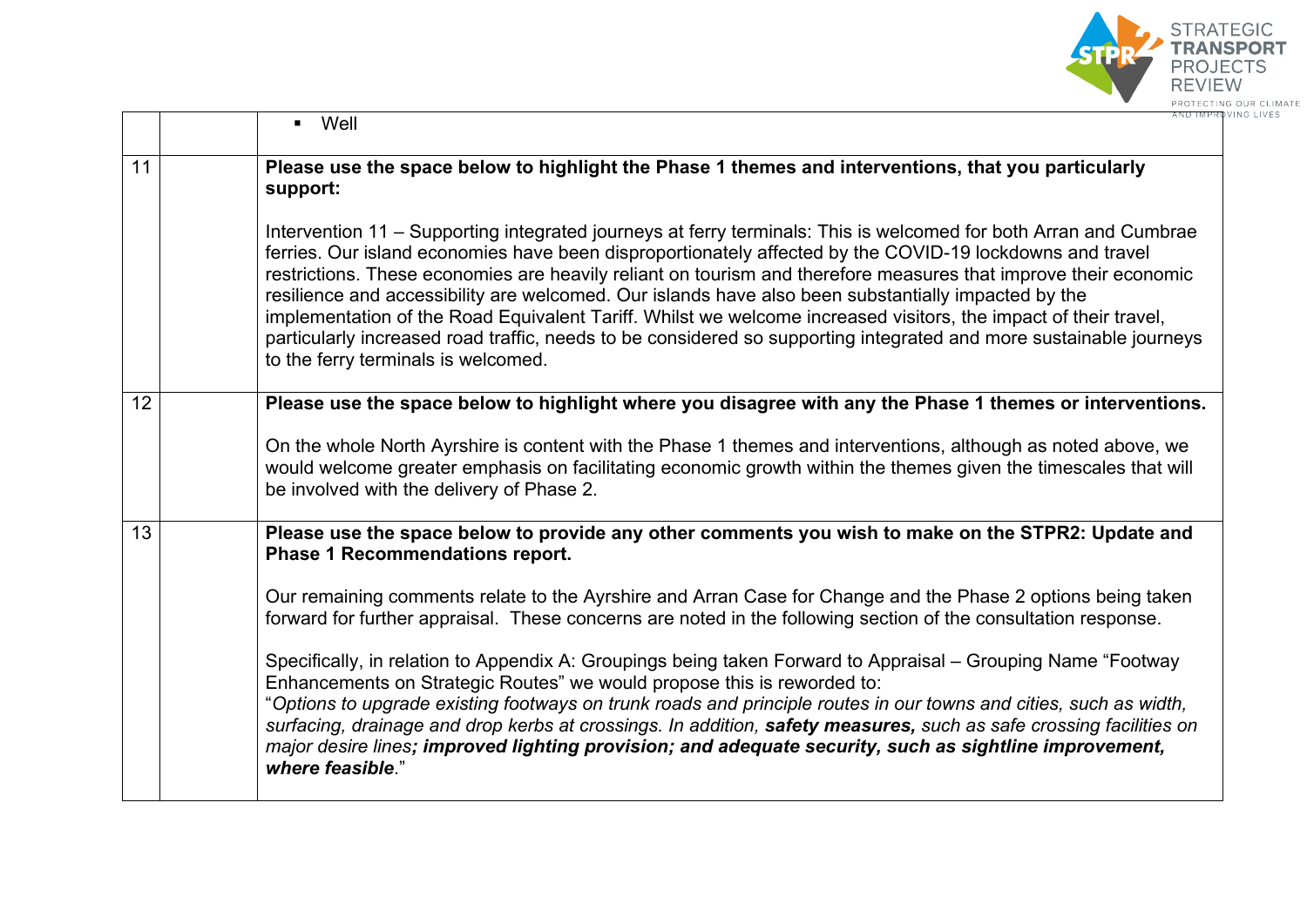

#### **STPR2 Transport Options Questions:**

This comments form is aimed at capturing your views on the **STPR2 Transport Options outlined within the Case for Change document.** It also seeks views on the challenges and opportunities related to COVID-19 as well as the STPR2 engagement process to date. We recommend that you review the material within the report prior to you providing comments. The form should take around 10 minutes to complete and all responses are anonymous.

The closing date for comments is midnight 31 March 2021.

|                |                | <b>Demographic Questions</b>                                             |
|----------------|----------------|--------------------------------------------------------------------------|
| $\mathbf{1}$   |                | Are you responding as an individual or an organisation?                  |
|                |                | Organisation                                                             |
| 2              | (for those)    | If responding as an organisation, what is the name of your organisation? |
|                | responding as  |                                                                          |
|                | an             | <b>North Ayrshire Council</b><br>$\blacksquare$                          |
|                | organisation)  |                                                                          |
| 3              | (for those)    | Please indicate which category best describes your organisation?         |
|                | responding as  |                                                                          |
|                | an             | <b>Local Authority</b><br>٠                                              |
|                | organisation)  |                                                                          |
| $\overline{4}$ | Only for those | Which of these age groups are you in?                                    |
|                | responding as  |                                                                          |
|                | an individual  | Not applicable                                                           |
|                |                |                                                                          |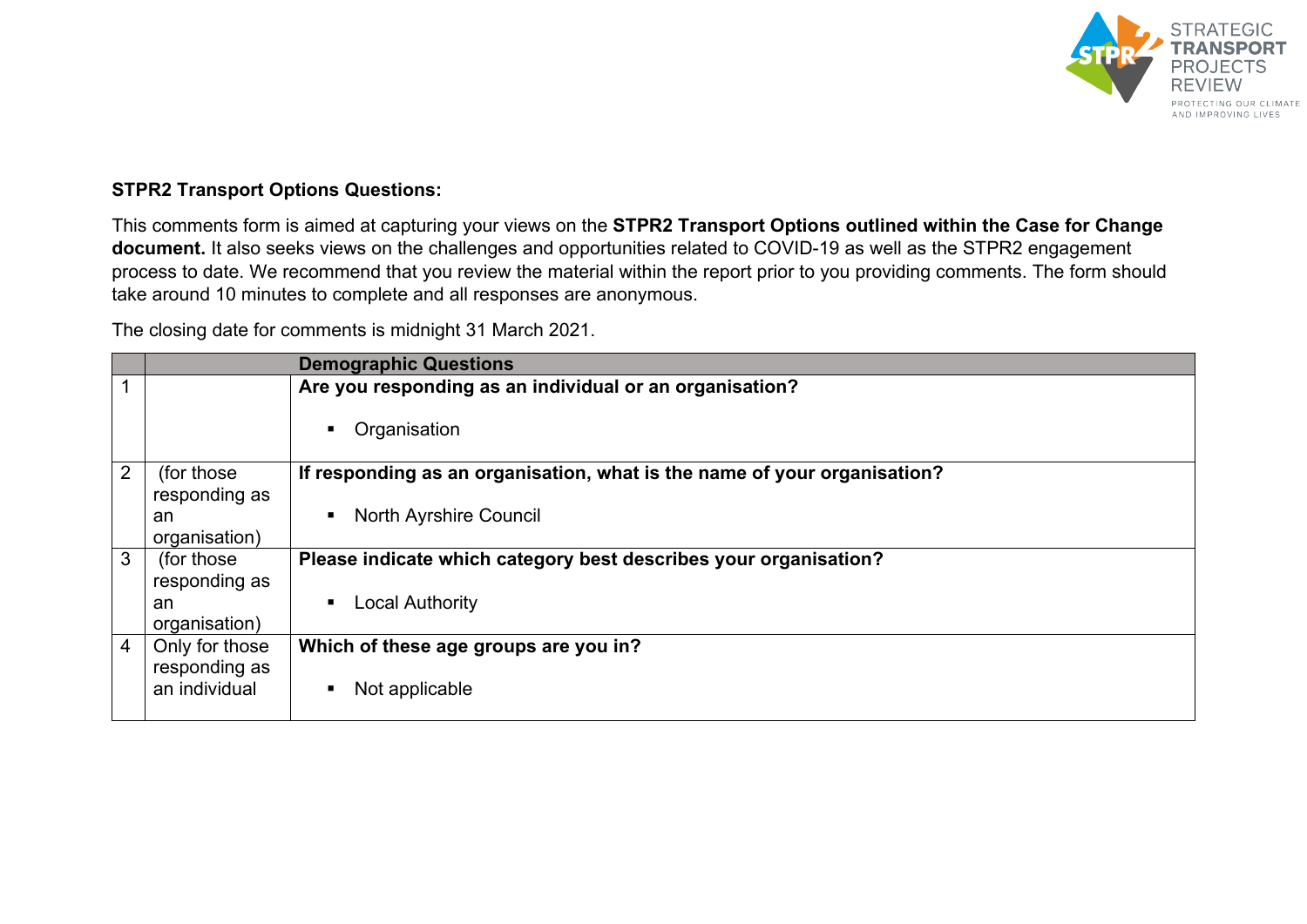

|                | <b>Comments Form STPR2 Case for Change and Transport Options</b>                                                                                                                                                                                                                                                                                                                                                                                                                                                                                                                                                                                                                                                                                                                                                                                                                                                                                                                                         |  |
|----------------|----------------------------------------------------------------------------------------------------------------------------------------------------------------------------------------------------------------------------------------------------------------------------------------------------------------------------------------------------------------------------------------------------------------------------------------------------------------------------------------------------------------------------------------------------------------------------------------------------------------------------------------------------------------------------------------------------------------------------------------------------------------------------------------------------------------------------------------------------------------------------------------------------------------------------------------------------------------------------------------------------------|--|
|                | Which of the Case for Change reports have you read prior to providing comments? Tick as many<br>that apply:<br>• Ayrshire & Arran Case for Change                                                                                                                                                                                                                                                                                                                                                                                                                                                                                                                                                                                                                                                                                                                                                                                                                                                        |  |
| 5              | To what extent do you agree or disagree with the following statement:<br>The recommended transport options for STPR2 are strategic covering a range of modes and<br>geographies.<br><b>Disagree</b>                                                                                                                                                                                                                                                                                                                                                                                                                                                                                                                                                                                                                                                                                                                                                                                                      |  |
| 6              | How well do you feel the transport options recommended for further consideration address the<br>problems, opportunities and objectives for strategic transport connections in Scotland?<br>• Poorly                                                                                                                                                                                                                                                                                                                                                                                                                                                                                                                                                                                                                                                                                                                                                                                                      |  |
| $\overline{7}$ | Do you have any other comments on the transport options identified?<br>Despite substantial engagement during the option development process, several North Ayrshire transport<br>priorities have been sifted out of the STPR2 process. These are not included in the Phase 2 options being<br>taken forward for further appraisal. The Ayrshire and Arran RTWG have jointly requested further clarity on<br>the: assessment criteria; origin of the suggested options; scope of STRP2; sifting process; which stage<br>options were sifted out including the rationale for doing so; and clarity on where options are proposed to be<br>progressed elsewhere or by another option. Whilst it is recognised that a number of these points have in<br>part been addressed through the Case for Change Report, a formal response would be welcomed.<br>The following projects are all transport priorities for North Ayrshire and we strongly believe these should still<br>be included within the process: |  |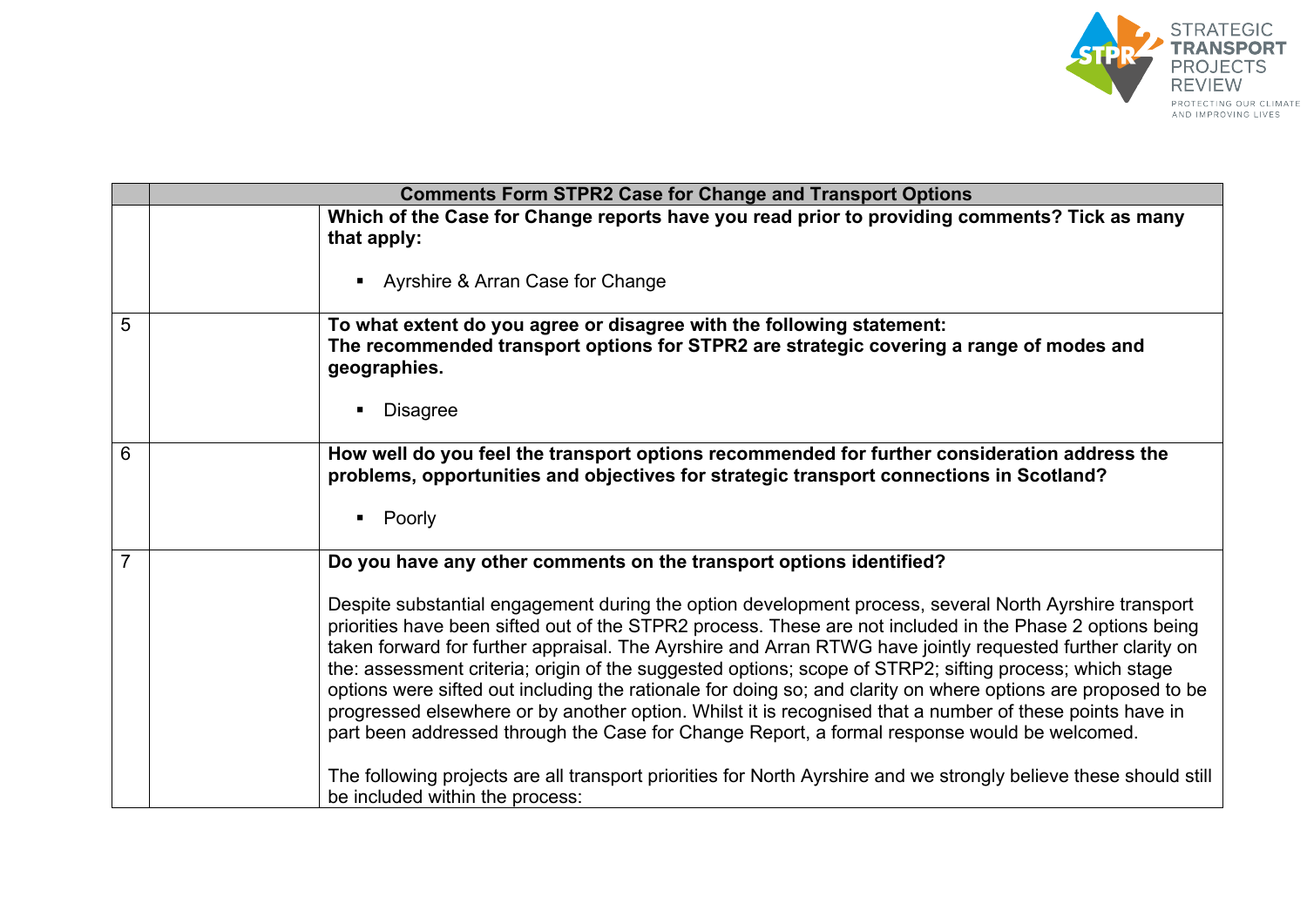

- Upgrade of B714 from Dalry to A78 at Sharphill Roundabout to trunk road status;
- A841 upgrade between Brodick to Lochranza;
- A70 link to M74; and
- A71 link to M74.

The B714, A70 and A71 road upgrades are of particular importance to North Ayrshire as they each would significantly enhance and strengthen Ayrshire's economic connectivity to Glasgow, the Central Belt and to the north of England. More specific details on the rationale for the two North Ayrshire route upgrades are provided below:

# **B714:**

- Local roads have been sifted out unless they provide access to major ports, however, as the B714 provides a direct link to the significant ports at Ardrossan and Hunterston and which are likely to be considered as major ports in NPF4, it should be included and not ruled out at this point.
- Upgrading the B714 to trunk road status would significantly improve connectivity between the Three Towns / North Coast areas of North Ayrshire and Glasgow, the Central Belt and wider motorway network. This would substantially increase the potential for tourism and economic growth in North Ayrshire and provide enhanced links to the Arran and Cumbrae Ferry services.
- It would also support access to Hunterston which has been identified within the National Planning Framework (NPF) as a key deepwater resource with significant potential to support both transport and energy sectors. The NPF acknowledges the need to support a National Development at Hunterston with infrastructure improvements, in particular the A78/A737.
- It would help to meet both national and local development aspirations by providing an upgraded link between the A78 and A737 strategic routes. Substantial resources are being invested in both Hunterston and Ardrossan through the Ayrshire Growth Deal, with £18m secured for the Centre for Research into Low Carbon Energy and the Circular Economy at Hunterston, and £10.5m for the International Marine Science and Environment Centre at Ardrossan.
- It would reduce journey times, reduce accident rates and provide a more direct route between North Ayrshire and the M8. It would also remove the need for the A737 to pass four schools including Kilwinning Academy and the current bottleneck experienced within the town particularly at the Dalry Road/Byres Road junction. An improved B714 would therefore attract traffic away from the existing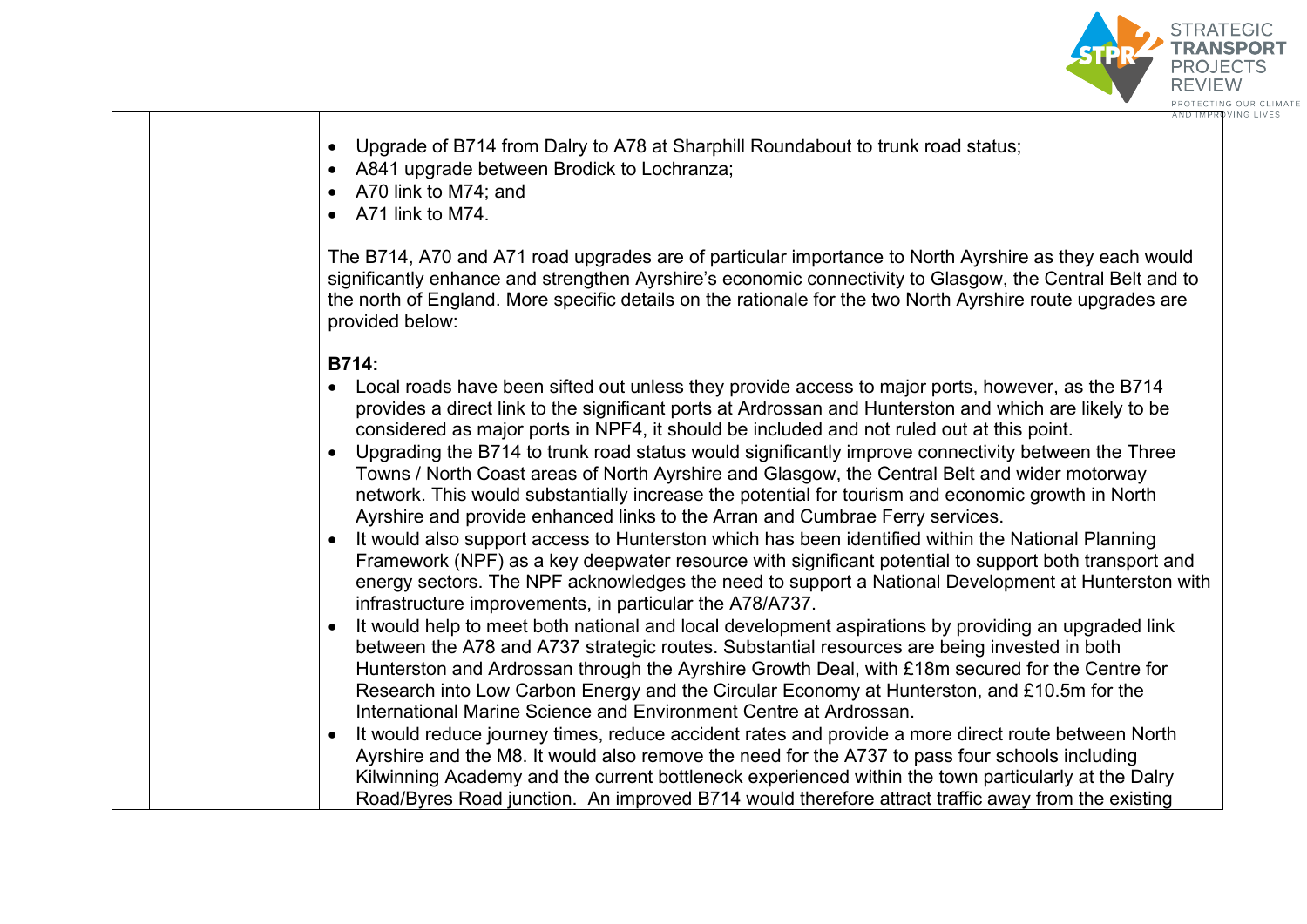

| trunk road route through Kilwinning, reducing air pollution, congestion and accident rates there with the<br>It would also contribute to the repopulation of our islands and rural areas by providing improved access<br>between the ferry terminals, mainland settlements, Glasgow, the central belt and wider motorway                                                                                       |
|----------------------------------------------------------------------------------------------------------------------------------------------------------------------------------------------------------------------------------------------------------------------------------------------------------------------------------------------------------------------------------------------------------------|
|                                                                                                                                                                                                                                                                                                                                                                                                                |
|                                                                                                                                                                                                                                                                                                                                                                                                                |
|                                                                                                                                                                                                                                                                                                                                                                                                                |
|                                                                                                                                                                                                                                                                                                                                                                                                                |
| network. This would ensure that those living in our rural, remote and island communities are well                                                                                                                                                                                                                                                                                                              |
| connected and have equitable access to services as those living in the rest of Scotland. This could                                                                                                                                                                                                                                                                                                            |
|                                                                                                                                                                                                                                                                                                                                                                                                                |
| economy and contributing to the long-term sustainability of our island communities. This would accord                                                                                                                                                                                                                                                                                                          |
|                                                                                                                                                                                                                                                                                                                                                                                                                |
| with the Scottish Government's Population Strategy and the concept of Repopulation Zones proposed                                                                                                                                                                                                                                                                                                              |
| by the Convention of Highlands and Islands (COHI), which approach the challenge of population in a                                                                                                                                                                                                                                                                                                             |
| collaborative manner. These aim to meet the complex and urgent population challenges across the                                                                                                                                                                                                                                                                                                                |
| Highlands and Islands communities and include the theme of infrastructure with a view to focussing                                                                                                                                                                                                                                                                                                             |
|                                                                                                                                                                                                                                                                                                                                                                                                                |
|                                                                                                                                                                                                                                                                                                                                                                                                                |
|                                                                                                                                                                                                                                                                                                                                                                                                                |
| The A760 (Garnock Valley to Largs) upgrade has been sifted in due to Enhanced Diversionary Routes /                                                                                                                                                                                                                                                                                                            |
| Resilience Package: Package of measures to improve diversionary routes in the event of trunk road                                                                                                                                                                                                                                                                                                              |
|                                                                                                                                                                                                                                                                                                                                                                                                                |
|                                                                                                                                                                                                                                                                                                                                                                                                                |
|                                                                                                                                                                                                                                                                                                                                                                                                                |
| Although the inclusion of the A760 is welcome, North Ayrshire would prioritise the B714 upgrade first                                                                                                                                                                                                                                                                                                          |
| given the economic benefit to the wider Ayrshire economy, and the enhanced access it would provide to                                                                                                                                                                                                                                                                                                          |
|                                                                                                                                                                                                                                                                                                                                                                                                                |
| Similar roads elsewhere have been retained in STPR2 for further consideration. For example, the A714                                                                                                                                                                                                                                                                                                           |
| upgrade (through South Ayrshire and Dumfries and Galloway) is sifted within Improve Routes to Ports /                                                                                                                                                                                                                                                                                                          |
|                                                                                                                                                                                                                                                                                                                                                                                                                |
| Harbours / International Gateways, including airports, by all modes (including Freight). The B714 would                                                                                                                                                                                                                                                                                                        |
|                                                                                                                                                                                                                                                                                                                                                                                                                |
|                                                                                                                                                                                                                                                                                                                                                                                                                |
|                                                                                                                                                                                                                                                                                                                                                                                                                |
| • The A841 was not proposed simply as a road improvement project. A significant part of the rationale for                                                                                                                                                                                                                                                                                                      |
| this route upgrade is to help facilitate public transport on Arran. The low floor buses used on the island                                                                                                                                                                                                                                                                                                     |
| face challenges with the current condition of the route. Due to the surfacing the buses have to travel at                                                                                                                                                                                                                                                                                                      |
| result in a positive contribution to maintaining and growing the population, supporting the wider<br>It could provide an alternative option for bypassing Kilwinning within the A737 Route Improvement<br>closure (including local roads) – the B714 meets the same criterion and as such should also be<br>Harbours / International Gateways: In scope options related to improving surface access to Ports / |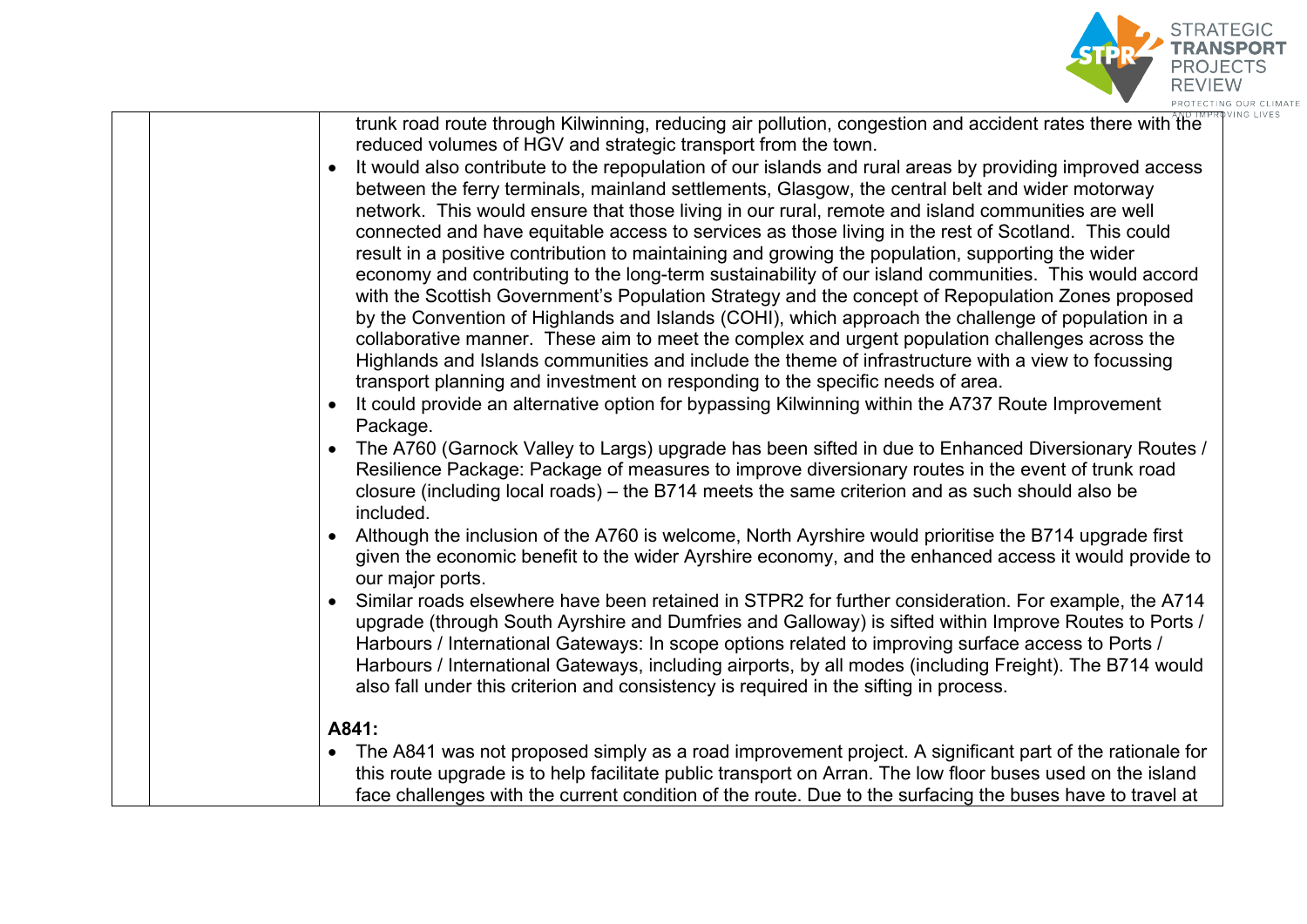

|                | slower speeds to negotiate the route. This causes issues with timetabling and can impact the bus<br>services ability to meet ferry sailings.<br>It connects two lifeline ferry services and is essential for resilience of ferry services to/from Arran e.g. if<br>one ferry route is not available the A841 offers a link to an alternative ferry service.<br>It provides a gateway to Kintyre for Ayrshire when the Ardrossan to Campbeltown service is not<br>operational.<br>It would better facilitate public transport and directly aligns with the Phase 1 theme to enhance public<br>transport provision; and also Phase 1 intervention 11 to support integrated journeys at ferry terminals.<br>Transport Scotland's RET evaluation report identifies Arran as having had the greatest impact from RET. An<br>upgrade of the A841 would help support the increase in traffic and make public transport and other modes of<br>sustainable travel on the island a more attractive option. This is a key tourist route and main link between the two<br>ferry ports. There has not been a proportionate increase in bus or rail journeys on the mainland to access the<br>ferry terminals or on the islands themselves - these are in fact in decline. This suggests that the additional<br>passengers are travelling in cars. |
|----------------|--------------------------------------------------------------------------------------------------------------------------------------------------------------------------------------------------------------------------------------------------------------------------------------------------------------------------------------------------------------------------------------------------------------------------------------------------------------------------------------------------------------------------------------------------------------------------------------------------------------------------------------------------------------------------------------------------------------------------------------------------------------------------------------------------------------------------------------------------------------------------------------------------------------------------------------------------------------------------------------------------------------------------------------------------------------------------------------------------------------------------------------------------------------------------------------------------------------------------------------------------------------------------------------------------------------------------------------|
| $\overline{8}$ | To what extent do you agree or disagree with the following statement:<br>It is clear what the next steps are when considering the transport options.<br>Agree<br>П                                                                                                                                                                                                                                                                                                                                                                                                                                                                                                                                                                                                                                                                                                                                                                                                                                                                                                                                                                                                                                                                                                                                                                   |
| $\overline{9}$ | Do you believe that the COVID-19 pandemic will bring about challenges and/or opportunities<br>relevant to planning future transport investment through STPR2?<br>Yes, challenges and opportunities<br>п                                                                                                                                                                                                                                                                                                                                                                                                                                                                                                                                                                                                                                                                                                                                                                                                                                                                                                                                                                                                                                                                                                                              |
| 10             | What do you believe could be the key medium to longer-term challenges relevant to STPR2 arising<br>from the COVID-19 pandemic on travel demand and patterns in your region / nationally?<br>The primary challenge arising from COVID-19 will be the lack of confidence in public transport and ensuring<br>people do not make a permanent modal shift towards car travel because of this. Within North Ayrshire<br>public transport usage has historically been good in relation to commuting to Glasgow with our excellent rail<br>links. Work will be required to restore this confidence to ensure the ongoing viability of these key services                                                                                                                                                                                                                                                                                                                                                                                                                                                                                                                                                                                                                                                                                    |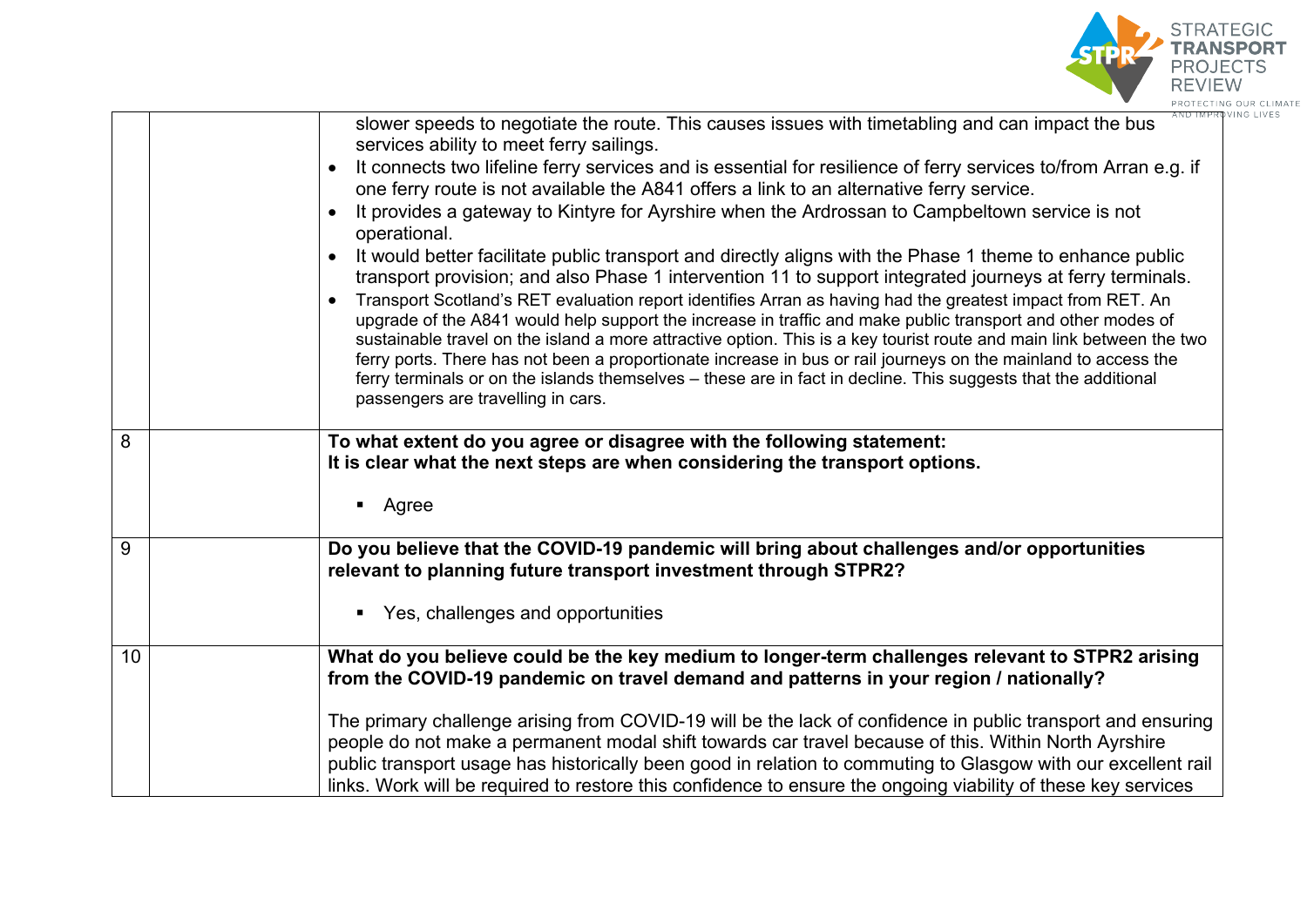

and to minimise any increase in car traffic. With the strategic road network currently passing directly through Kilwinning town centre this may increase the impact of the road network on the community substantially. The ongoing decline of bus patronage will also be a key challenge in North Ayrshire. Bus travel in the South West, Strathclyde and South East areas of Scotland accounts for over three quarters of all bus journeys in Scotland. Passenger numbers have however been in decline across Scotland since the 1960s. This has been dominated by the decline in the South West of Scotland. Strathclyde and Glasgow have seen the largest proportion of decline and the network has also reduced by over 24 million kilometres. In comparison, the South East of Scotland has seen passenger growth and no decline in the overall network size. A lack of confidence in bus travel will only compound this decline further. Decreasing patronage impacts on the commercial viability of services and can result in the need for the Regional Transport Partnership, Strathclyde Partnership for Transport (SPT), to financially support socially necessary services. A total of 24 bus services including all services on the Isle of Arran were supported by SPT in 2020 and 15% of all bus miles were supported services in 2019. Due to the pandemic, some commercial bus services have been revised or cancelled and the relative importance of subsidised services has further increased. North Ayrshire is the fifth most deprived Local Authority in Scotland under the Scottish Index of Multiple Deprivation (SIMD). The Ayrshire Inclusive Growth Diagnostic identified transport as a barrier to inclusive growth and in particular as a limiting factor to and preventing people from accessing employment and training opportunities. Several contributing factors were identified including the: frequency of transport; connections between transport modes; cost; and shift patterns exacerbating transport constraints. A resilient network and confidence in public transport is therefore key to ensure good access to education and employment opportunities. Halting the decline in patronage and improving service provision is therefore vital to local communities, inclusive growth and supporting modal shift to sustainable travel. Several of our more rural areas already have limited access to public transport and it will therefore be essential to ensure that these populations are not adversely affected any further.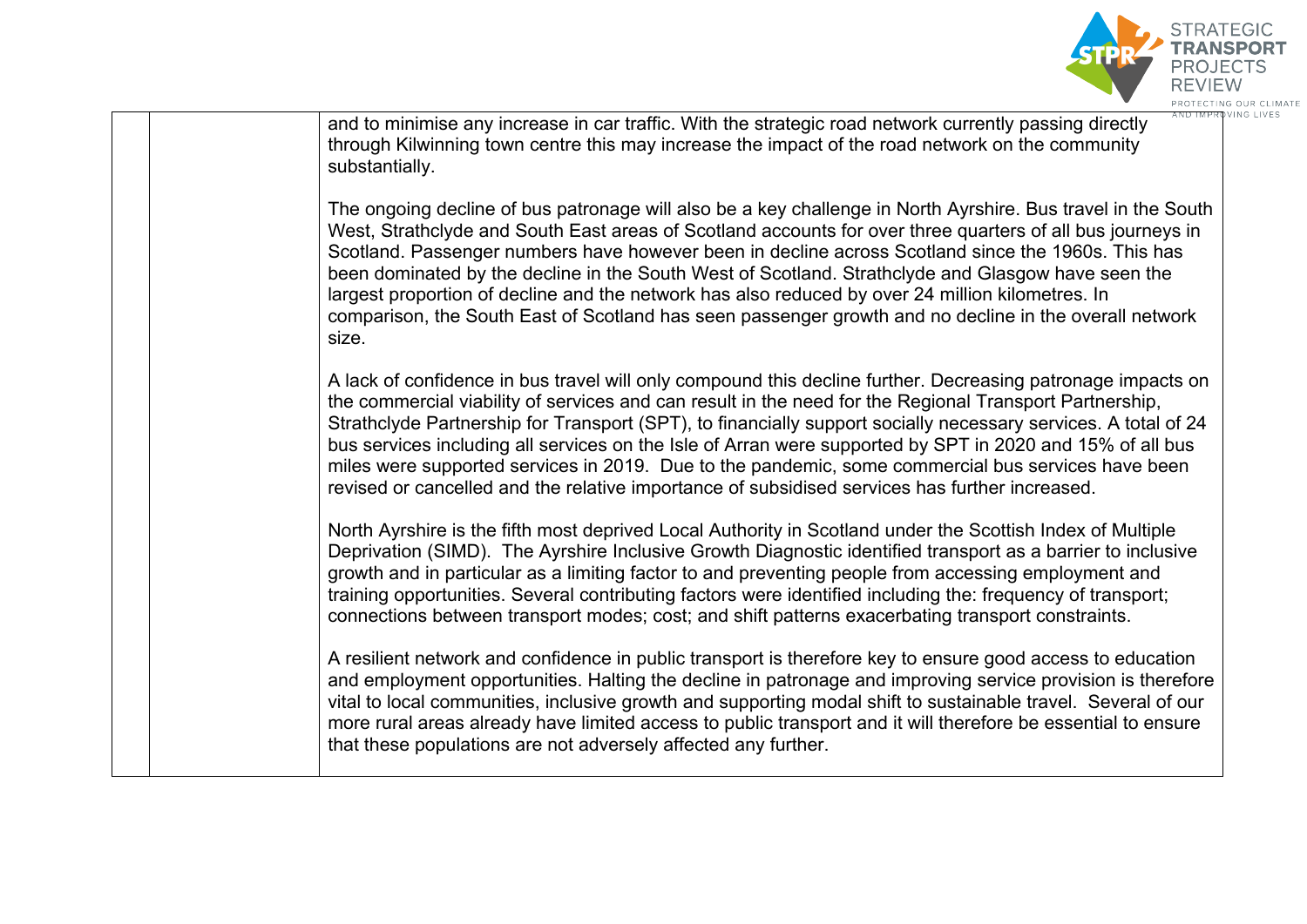

|    | Access to the islands has also been a significant challenge during the COVID-19 restrictions. This has<br>impacted on our island communities' ability to access services and goods. As the economy reopens it will<br>be critical that island access is supported and that sufficient passenger capacity is provided to ensure our<br>island economies are not further disadvantaged.<br>A recently published Fraser of Allander report on the impact of Covid-19 on Arran's economy notes that on<br>average, each day of ferry operation contributes just under £170,000 to the island's economy. Due to its<br>prevalent tourism industry, Arran has been disproportionately impacted by the lockdown restrictions. The<br>subsequent capacity constraints in its hospitality sector have meant that even as lockdown restrictions have<br>eased, businesses in these tourism facing industries are still highly dependent on government support.                                                                                                                |
|----|---------------------------------------------------------------------------------------------------------------------------------------------------------------------------------------------------------------------------------------------------------------------------------------------------------------------------------------------------------------------------------------------------------------------------------------------------------------------------------------------------------------------------------------------------------------------------------------------------------------------------------------------------------------------------------------------------------------------------------------------------------------------------------------------------------------------------------------------------------------------------------------------------------------------------------------------------------------------------------------------------------------------------------------------------------------------|
| 11 | What do you believe could be the key medium to longer-term opportunities relevant to STPR2<br>arising from the COVID-19 pandemic on travel demand and patterns in your region / nationally?<br>A key opportunity resulting from the pandemic is the reduced demand for travel. With much of the<br>population working from home for the past year, this has presented an opportunity for workplaces to rethink<br>their working practices. Whilst we advocate for workplaces to reopen, not least to help support the town<br>centre economies that rely on the spending power of workers, the rise of these digital working practices will<br>hopefully allow us to reduce levels of travel demand with companies encouraged to opt for a blended<br>approach to the office with some days at home still possible. This presents a significant opportunity in<br>relation to road safety, journey times, and climate targets. Associated with this shift and separately as well,<br>there are clear opportunities to further develop active travel infrastructure. |
| 12 | How well do you feel the Case for Change element of STPR2 has engaged with stakeholders and the<br>public?<br>Well, however the scope of STPR2 was unclear through the engagement therefore suggestions<br>$\blacksquare$<br>were made through the consultation processes by participants that were out of scope.                                                                                                                                                                                                                                                                                                                                                                                                                                                                                                                                                                                                                                                                                                                                                   |
| 13 | Have you or your organisation participated in events or previous online surveys in relation to<br><b>STPR2? Tick all that apply:</b>                                                                                                                                                                                                                                                                                                                                                                                                                                                                                                                                                                                                                                                                                                                                                                                                                                                                                                                                |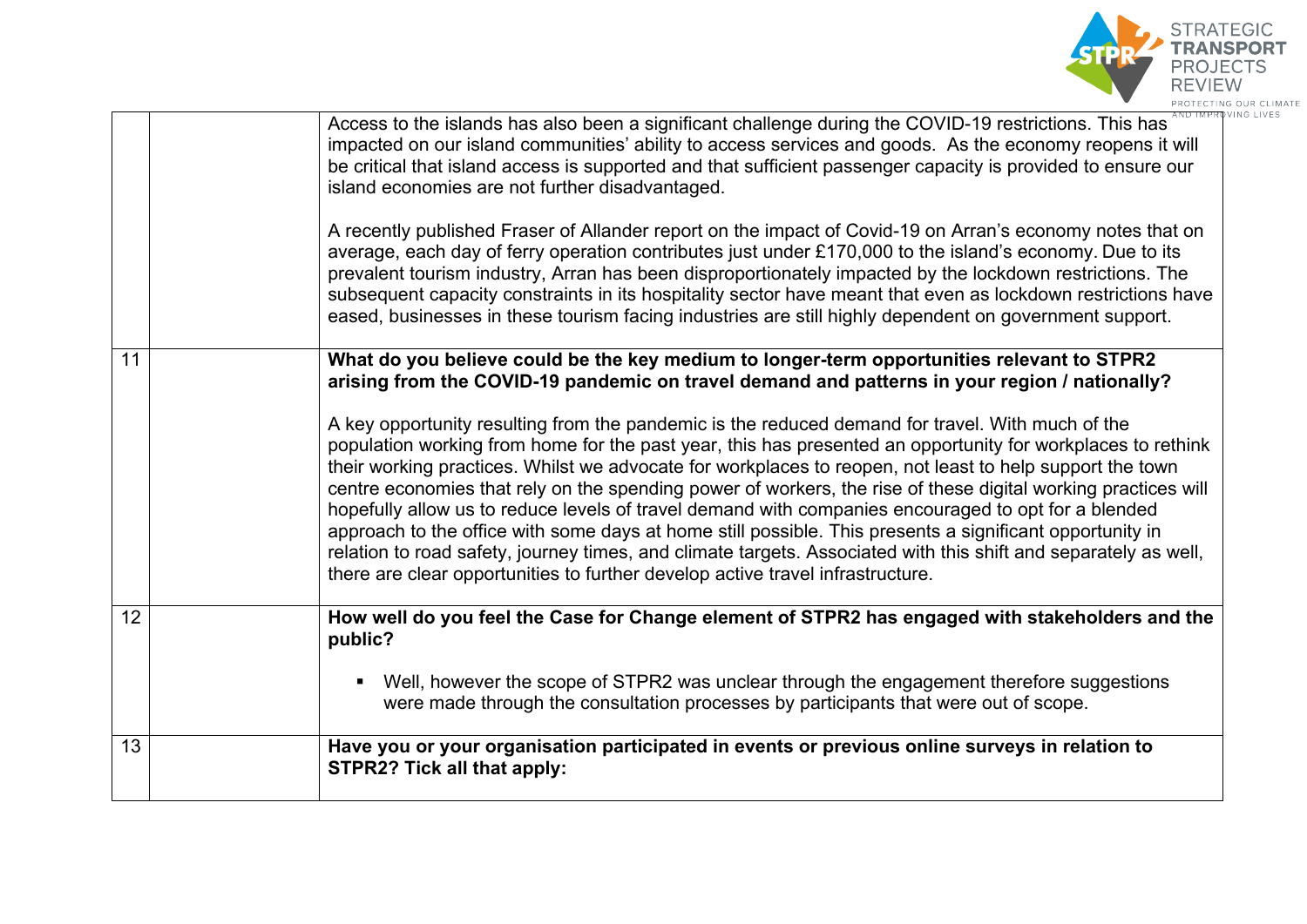

|    |                                                                    | We have participated in:                                                                                                                                                                                                                                                                                                                                                  |
|----|--------------------------------------------------------------------|---------------------------------------------------------------------------------------------------------------------------------------------------------------------------------------------------------------------------------------------------------------------------------------------------------------------------------------------------------------------------|
|    |                                                                    | Workshops<br><b>Online Survey</b><br>Feedback through Regional Transport Working Group                                                                                                                                                                                                                                                                                    |
| 14 |                                                                    | What worked well and what could have been improved in the Case for Change stakeholder and<br>public engagement?                                                                                                                                                                                                                                                           |
|    |                                                                    | The Regional Transport Working Groups have worked well however these would have benefited from more<br>active dialogue to address the concerns raised in relation to the Case for Change process. Clarity on the<br>scope of STPR2 for stakeholders and the public would have been beneficial at an early stage of the<br>engagement.                                     |
| 15 |                                                                    | Overall, has the Case for Change element of STPR2 met your or your organisation's expectations?                                                                                                                                                                                                                                                                           |
|    |                                                                    | No, it has not met our organisation's expectations as the Case for Change has sifted out several<br>North Ayrshire priorities.                                                                                                                                                                                                                                            |
|    | 16   Answer only for if<br>you responded to<br>$Q15 - It$ has met  | Please explain why the Case for Change element of STPR2 has not met all your organisation's<br>expectations?                                                                                                                                                                                                                                                              |
|    | some / No, it has<br>not my or my<br>organisations<br>expectations | The Case for Change has sifted out several North Ayrshire priorities. Our rationale for the inclusion of more<br>North Ayrshire transport projects is detailed in the response to Q7 above.                                                                                                                                                                               |
| 17 |                                                                    | Please provide any other comments on the Case for Change element of STPR2?                                                                                                                                                                                                                                                                                                |
|    |                                                                    | Analysis by the Fraser of Allander Institute at the University of Strathclyde has highlighted the stark levels<br>of regional inequality in Scotland. The new NUTS2 Southern Scotland region introduced in 2018<br>(comprised of the Ayrshires, South Lanarkshire, Dumfries and Galloway and Scottish Borders) has the<br>lowest GVA per head across the whole of the UK. |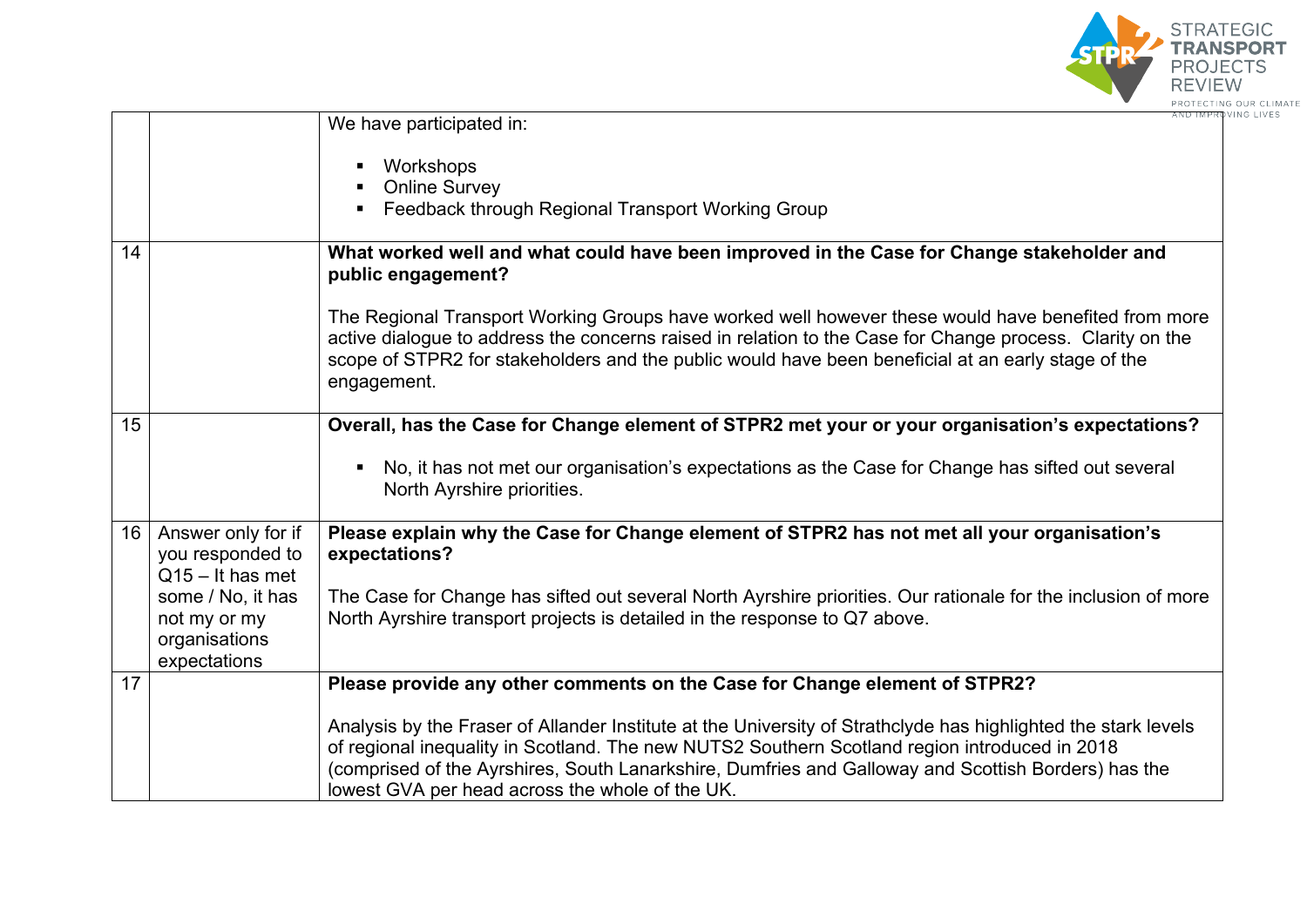

The evidence suggests that to tackle these issues we needed a new approach locally which is reflected in our new local economic strategy and economic model, Community Wealth Building. It also requires structural change in national policy that would result in more local fair work and greater levels of national investment in local infrastructure. North Ayrshire Council's Recovery and Renewal Approach is focused on building back better, fairer and greener.

The Council is also working with other Local Authorities that are experiencing declining and aging populations and have contributed to the new draft Scotland strategy that sets out priorities for tackling population challenges. Access to labour markets and transport infrastructure are key factors in people's decision about where to live and the Council will continue to make the case for change to ensure that North Ayrshire is a more sustainable place in the future.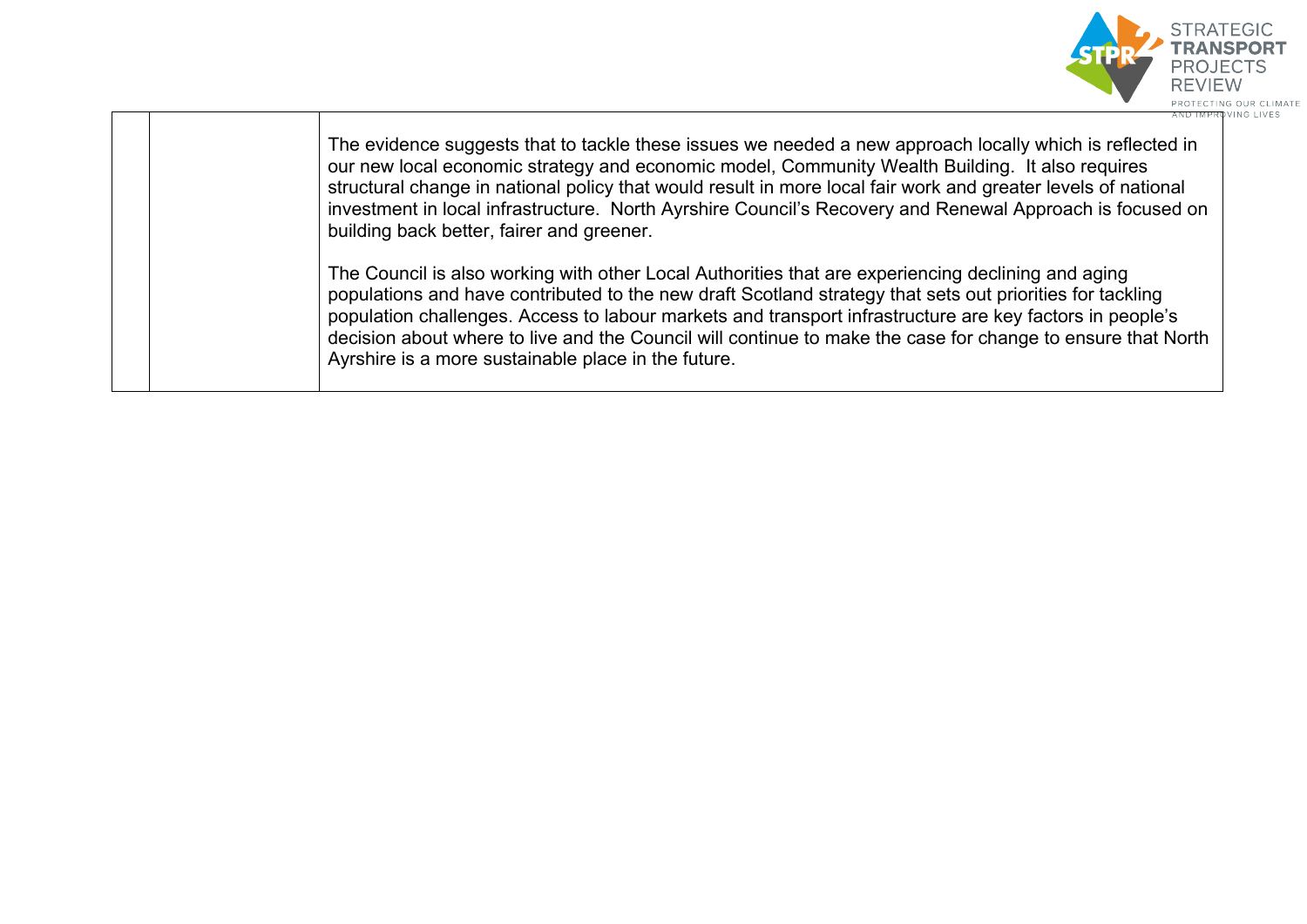#### **Appendix 2: Strategic Transport Project Review 2 (STPR2) Option Sifting Briefing Note**

# **Background**

A wide range of transport options were generated through workshops, an online survey, regional plans and strategies, engagement and interviews to inform the development of STPR2. Transport Scotland's consultants, AECOM, provided a technical note on the options sifting process in mid-November for review by the Ayrshire and Arran Regional Transport Working Group (RTWG). This details the options generation and sifting process and identifies where options identified to date are either in scope, require further appraisal or are out of scope.

This note was circulated to the RTWG to establish if any options had been sifted out prematurely or if potential options had been missed. The RTWG issued a joint response requesting further clarity on the: assessment criteria; origin of the suggested options; scope of STRP2; sifting process; which stage options were sifted out including the rationale for doing so; and clarity on where options are proposed to be progressed elsewhere or by another option.

The North Ayrshire priorities currently sifted-in for further appraisal include:

- A737 Route Improvement Package:
	- Package of measures to improve the route, including: Overtaking lanes, WS2+1's, partial dualling, junction improvements and route realignment / straightening.
- A78 Route Improvement Package (would include Pennyburn Roundabout):
	- Package of measures to improve the route, including: Overtaking lanes, WS2+1's, partial dualling, junction improvements and route realignment / straightening.
- Upgrade A760 from A737 to A78 (Garnock Valley to Largs):
	- Included within a wider grouping titled: *Enhanced Diversionary Routes / Resilience Package: Package of measures to improve diversionary routes in the event of trunk road closure (including local roads).*
- Improvement of Hunterston rail provision (note: status of Hunterston as a major port however is still to be confirmed by Scottish Government):
	- Included within grouping titled: Improve Routes to Ports / Harbours / International Gateways All options related to improving surface access to Ports / Harbours / International Gateways, including airports, by all modes (including Freight).

In addition to the above there are a range of active travel and public transport measures being taken forward for further consideration which would be applicable to North Ayrshire however they have been sifted into high level packages with no specific geographic locations at this stage. Some examples of these non-geographic grouped options include: to bring existing NCN up to appropriate standards; to develop strategic urban active travel corridors; measures to reallocate road space; to consider measures to support Demand Responsive and Community Transport; decarbonisation of the bus fleet; bus and rail passenger facilities and station enhancement improvements, etc.

The North Ayrshire Council Sifted Out priorities are:

- B714 upgrade from Dalry to A78 at Sharphill Roundabout;
- A841 Brodick to Lochranza:
- A70 link to M74; and